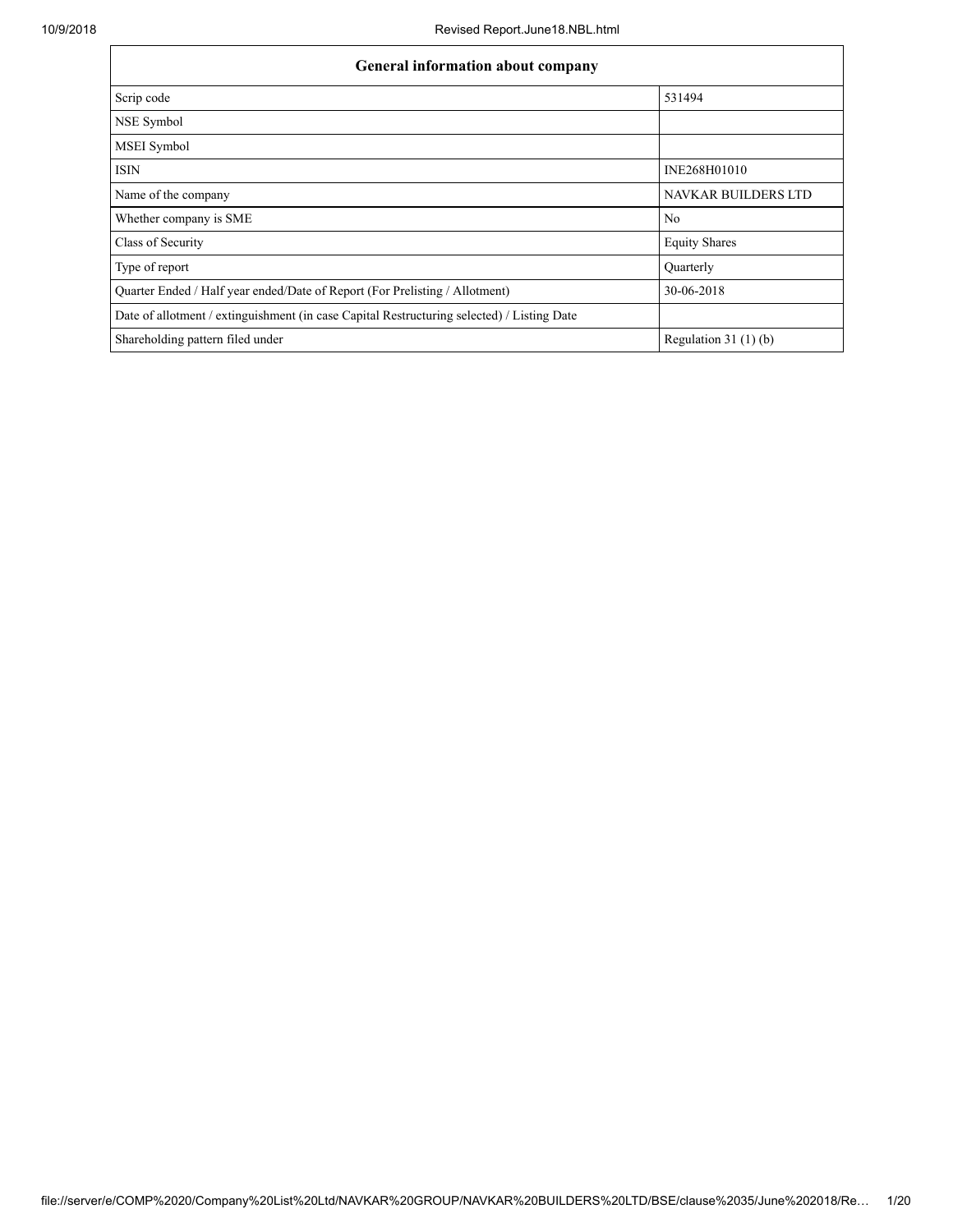|                       | <b>Declaration</b>                                                                        |                |                                |                       |                             |  |  |  |  |  |  |
|-----------------------|-------------------------------------------------------------------------------------------|----------------|--------------------------------|-----------------------|-----------------------------|--|--|--|--|--|--|
| Sr.<br>N <sub>0</sub> | Particular                                                                                | Yes/No         | Promoter and<br>Promoter Group | Public<br>shareholder | Non Promoter-<br>Non Public |  |  |  |  |  |  |
|                       | Whether the Listed Entity has issued any partly paid up shares?                           | N <sub>0</sub> | N <sub>0</sub>                 | No.                   | N <sub>0</sub>              |  |  |  |  |  |  |
| $\overline{2}$        | Whether the Listed Entity has issued any Convertible Securities<br>$\Omega$               | N <sub>0</sub> | N <sub>0</sub>                 | N <sub>0</sub>        | N <sub>0</sub>              |  |  |  |  |  |  |
| 3                     | Whether the Listed Entity has issued any Warrants?                                        | Yes            | Yes                            | Yes                   | N <sub>0</sub>              |  |  |  |  |  |  |
| 4                     | Whether the Listed Entity has any shares against which<br>depository receipts are issued? | No             | No                             | No.                   | N <sub>0</sub>              |  |  |  |  |  |  |
| 5                     | Whether the Listed Entity has any shares in locked-in?                                    | Yes            | Yes                            | Yes                   | N <sub>0</sub>              |  |  |  |  |  |  |
| 6                     | Whether any shares held by promoters are pledge or otherwise<br>encumbered?               | N <sub>0</sub> | No.                            |                       |                             |  |  |  |  |  |  |
|                       | Whether company has equity shares with differential voting<br>rights?                     | N <sub>0</sub> | N <sub>0</sub>                 | No.                   | N <sub>0</sub>              |  |  |  |  |  |  |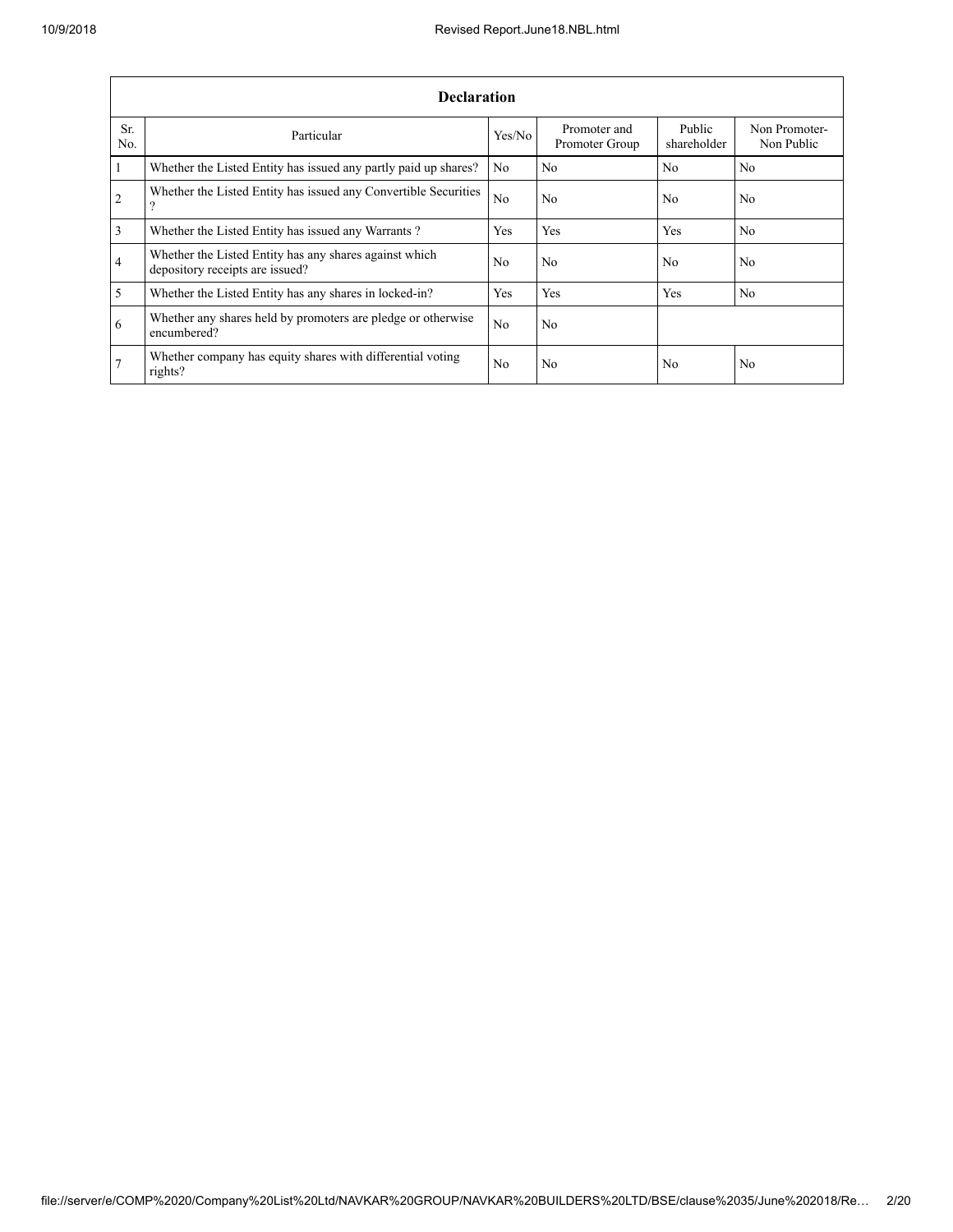|                 | Table I - Summary Statement holding of specified securities |                         |                         |                       |                                              |                                                      |                                                                            |                                                                  |               |          |                                   |  |  |
|-----------------|-------------------------------------------------------------|-------------------------|-------------------------|-----------------------|----------------------------------------------|------------------------------------------------------|----------------------------------------------------------------------------|------------------------------------------------------------------|---------------|----------|-----------------------------------|--|--|
|                 | Category                                                    | No. of                  |                         | No. Of<br>Partly      | No. Of<br>shares                             | Total nos.                                           | Shareholding as a<br>% of total no. of                                     | Number of Voting Rights held in each<br>class of securities (IX) |               |          |                                   |  |  |
| Category<br>(I) | of<br>shareholder                                           | Nos. Of<br>shareholders | fully paid<br>up equity | paid-up<br>equity     | underlying<br>Depository<br>Receipts<br>(VI) | shares<br>held (VII)<br>$= (IV) +$<br>$(V)$ + $(VI)$ | shares (calculated<br>as per SCRR,<br>1957) (VIII) As a<br>% of $(A+B+C2)$ | No of Voting (XIV) Rights                                        |               |          | Total as a<br>$%$ of<br>$(A+B+C)$ |  |  |
|                 | (II)                                                        | (III)                   | shares<br>held $(IV)$   | shares<br>held<br>(V) |                                              |                                                      |                                                                            | Class eg:<br>X                                                   | Class<br>eg:y | Total    |                                   |  |  |
| (A)             | Promoter<br>&<br>Promoter<br>Group                          | $\overline{2}$          | 6970700                 |                       |                                              | 6970700                                              | 35.06                                                                      | 6970700                                                          |               | 6970700  | 35.06                             |  |  |
| (B)             | Public                                                      | 1781                    | 12913100                |                       |                                              | 12913100                                             | 64.94                                                                      | 12913100                                                         |               | 12913100 | 64.94                             |  |  |
| (C)             | Non<br>Promoter-<br>Non Public                              |                         |                         |                       |                                              |                                                      |                                                                            |                                                                  |               |          |                                   |  |  |
| (C1)            | <b>Shares</b><br>underlying<br><b>DRs</b>                   |                         |                         |                       |                                              |                                                      |                                                                            |                                                                  |               |          |                                   |  |  |
| (C2)            | Shares held<br>by<br>Employee<br>Trusts                     |                         |                         |                       |                                              |                                                      |                                                                            |                                                                  |               |          |                                   |  |  |
|                 | Total                                                       | 1783                    | 19883800                |                       |                                              | 19883800                                             | 100                                                                        | 19883800                                                         |               | 19883800 | 100                               |  |  |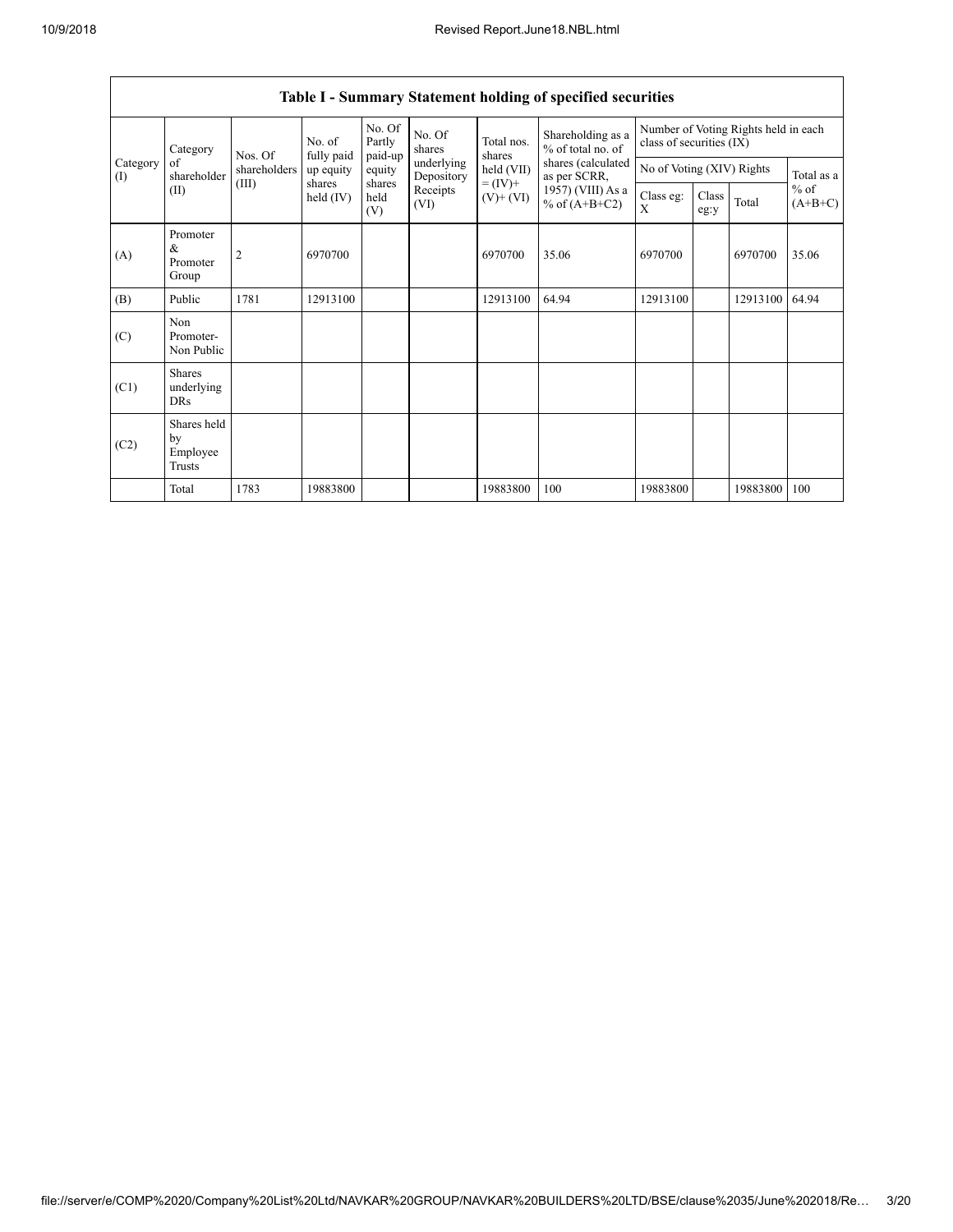|                 | Table I - Summary Statement holding of specified securities |                                               |                                       |                                                           |                                                                                           |                                        |                                                  |                         |                                                         |                                       |  |  |
|-----------------|-------------------------------------------------------------|-----------------------------------------------|---------------------------------------|-----------------------------------------------------------|-------------------------------------------------------------------------------------------|----------------------------------------|--------------------------------------------------|-------------------------|---------------------------------------------------------|---------------------------------------|--|--|
| Category<br>(I) | Category<br>of<br>shareholder<br>(II)                       | No. Of<br>Shares<br>Underlying<br>Outstanding | No. of<br><b>Shares</b><br>Underlying | No. Of Shares<br>Underlying<br>Outstanding<br>convertible | Shareholding, as a<br>% assuming full<br>conversion of<br>convertible<br>securities (as a | Number of<br>Locked in shares<br>(XII) |                                                  | <b>Shares</b><br>(XIII) | Number of<br>pledged or<br>otherwise<br>encumbered      | Number of<br>equity shares<br>held in |  |  |
|                 |                                                             | convertible<br>securities<br>(X)              | Outstanding<br>Warrants<br>$(X_i)$    | securities and<br>No. Of<br>Warrants (Xi)<br>(a)          | percentage of<br>diluted share<br>capital) (XI)=<br>$(VII)+(X)$ As a % of<br>$(A+B+C2)$   | No. $(a)$                              | As a<br>$%$ of<br>total<br>Shares<br>held<br>(b) | No.<br>(a)              | As a<br>$%$ of<br>total<br><b>Shares</b><br>held<br>(b) | dematerialized<br>form $(XIV)$        |  |  |
| (A)             | Promoter<br>&<br>Promoter<br>Group                          |                                               | 379500                                | 379500                                                    | 36.18                                                                                     | 5030583                                | 72.17                                            |                         |                                                         | 6970600                               |  |  |
| (B)             | Public                                                      |                                               | 50000                                 | 50000                                                     | 63.82                                                                                     | 2430500                                | 18.82                                            |                         |                                                         | 12466300                              |  |  |
| (C)             | Non<br>Promoter-<br>Non Public                              |                                               |                                       |                                                           |                                                                                           |                                        |                                                  |                         |                                                         |                                       |  |  |
| (C1)            | <b>Shares</b><br>underlying<br><b>DRs</b>                   |                                               |                                       |                                                           |                                                                                           |                                        |                                                  |                         |                                                         |                                       |  |  |
| (C2)            | Shares held<br>by<br>Employee<br><b>Trusts</b>              |                                               |                                       |                                                           |                                                                                           |                                        |                                                  |                         |                                                         |                                       |  |  |
|                 | Total                                                       |                                               | 429500                                | 429500                                                    | 100                                                                                       | 7461083                                | 37.52                                            |                         |                                                         | 19436900                              |  |  |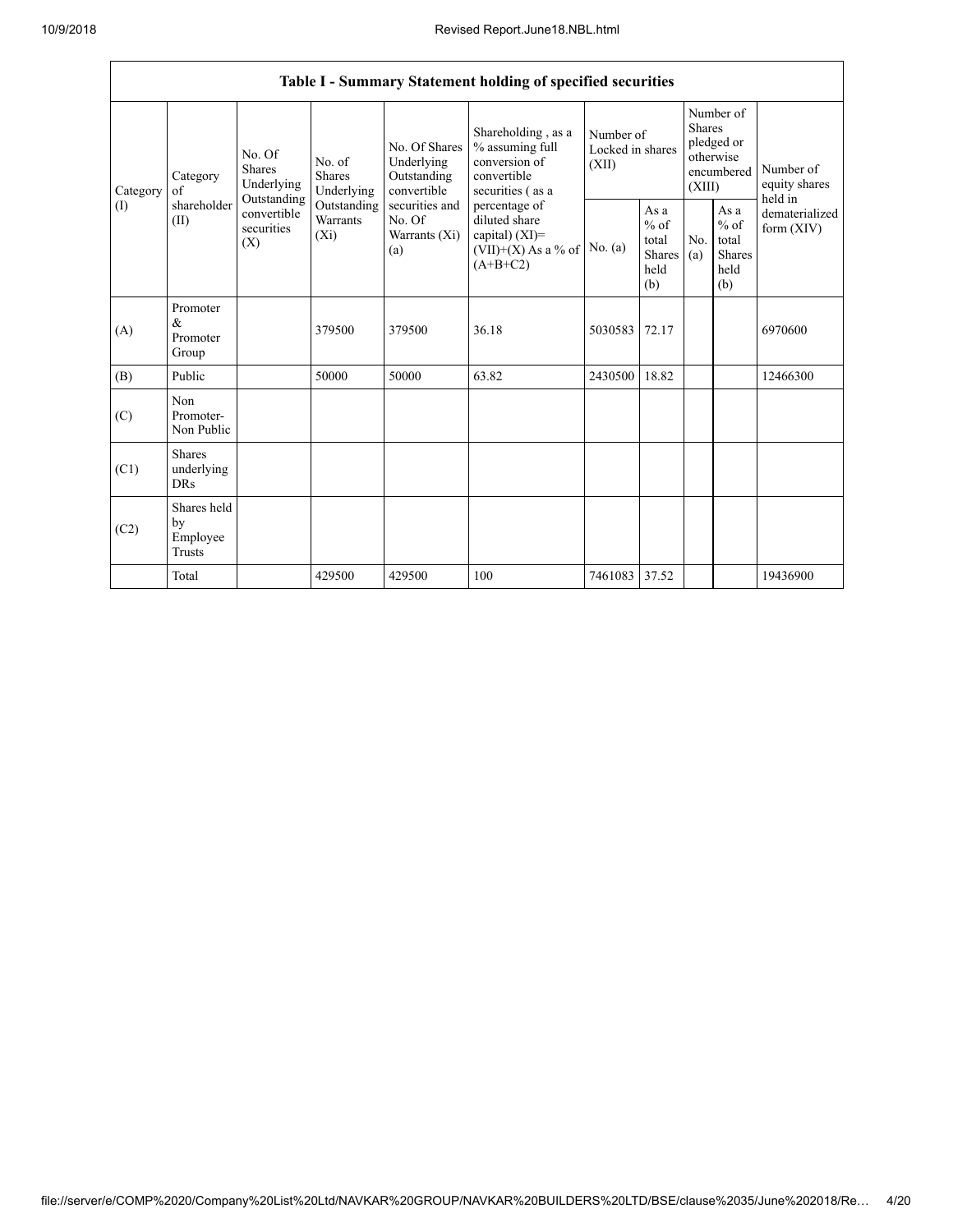|                                                                                                | Table II - Statement showing shareholding pattern of the Promoter and Promoter Group                                |                         |                         |                                 |                                    |                             |                                                      |                           |               |                                      |                                 |
|------------------------------------------------------------------------------------------------|---------------------------------------------------------------------------------------------------------------------|-------------------------|-------------------------|---------------------------------|------------------------------------|-----------------------------|------------------------------------------------------|---------------------------|---------------|--------------------------------------|---------------------------------|
|                                                                                                |                                                                                                                     |                         | No. of                  | No.<br>Of<br>Partly             | No. Of                             | Total nos.                  | Shareholding<br>as a % of<br>total no. of            | class of securities (IX)  |               | Number of Voting Rights held in each |                                 |
| Sr.                                                                                            | Category $\&$<br>Name of the                                                                                        | Nos. Of<br>shareholders | fully paid<br>up equity | paid-<br>up                     | shares<br>underlying<br>Depository | shares<br>held<br>$(VII) =$ | shares<br>(calculated as                             | No of Voting (XIV) Rights |               |                                      | Total<br>as a %                 |
|                                                                                                | Shareholders (I)                                                                                                    | (III)                   | shares<br>held $(IV)$   | equity<br>shares<br>held<br>(V) | Receipts<br>(VI)                   | $(IV)$ +<br>$(V)+(VI)$      | per SCRR,<br>1957) (VIII)<br>As a % of<br>$(A+B+C2)$ | Class eg:<br>Χ            | Class<br>eg:y | Total                                | of<br>Total<br>Voting<br>rights |
| A                                                                                              | Table II - Statement showing shareholding pattern of the Promoter and Promoter Group                                |                         |                         |                                 |                                    |                             |                                                      |                           |               |                                      |                                 |
| (1)                                                                                            | Indian                                                                                                              |                         |                         |                                 |                                    |                             |                                                      |                           |               |                                      |                                 |
| (a)                                                                                            | Individuals/Hindu<br>undivided Family                                                                               | 1                       | 1161250                 |                                 |                                    | 1161250                     | 5.84                                                 | 1161250                   |               | 1161250                              | 5.84                            |
| (d)                                                                                            | Any Other<br>(specify)                                                                                              | $\mathbf{1}$            | 5809450                 |                                 |                                    | 5809450                     | 29.22                                                | 5809450                   |               | 5809450                              | 29.22                           |
| Sub-Total<br>(A)(1)                                                                            |                                                                                                                     | 2                       | 6970700                 |                                 |                                    | 6970700                     | 35.06                                                | 6970700                   |               | 6970700                              | 35.06                           |
| (2)                                                                                            | Foreign                                                                                                             |                         |                         |                                 |                                    |                             |                                                      |                           |               |                                      |                                 |
| Total<br>Shareholding<br>of Promoter<br>and<br>Promoter<br>Group $(A)=$<br>$(A)(1)+(A)$<br>(2) |                                                                                                                     | $\overline{c}$          | 6970700                 |                                 |                                    | 6970700                     | 35.06                                                | 6970700                   |               | 6970700                              | 35.06                           |
| $\, {\bf B}$                                                                                   | Table III - Statement showing shareholding pattern of the Public shareholder                                        |                         |                         |                                 |                                    |                             |                                                      |                           |               |                                      |                                 |
| (1)                                                                                            | Institutions                                                                                                        |                         |                         |                                 |                                    |                             |                                                      |                           |               |                                      |                                 |
| (3)                                                                                            | Non-institutions                                                                                                    |                         |                         |                                 |                                    |                             |                                                      |                           |               |                                      |                                 |
| (a(i))                                                                                         | Individuals -<br>i.Individual<br>shareholders<br>holding nominal<br>share capital up<br>to Rs. 2 lakhs.             | 1659                    | 1426190                 |                                 |                                    | 1426190                     | 7.17                                                 | 1426190                   |               | 1426190                              | 7.17                            |
| (a(ii))                                                                                        | Individuals - ii.<br>Individual<br>shareholders<br>holding nominal<br>share capital in<br>excess of Rs. 2<br>lakhs. | 38                      | 4947064                 |                                 |                                    | 4947064                     | 24.88                                                | 4947064                   |               | 4947064                              | 24.88                           |
| (e)                                                                                            | Any Other<br>(specify)                                                                                              | 84                      | 6539846                 |                                 |                                    | 6539846                     | 32.89                                                | 6539846                   |               | 6539846                              | 32.89                           |
| Sub-Total<br>(B)(3)                                                                            |                                                                                                                     | 1781                    | 12913100                |                                 |                                    | 12913100                    | 64.94                                                | 12913100                  |               | 12913100                             | 64.94                           |
| <b>Total Public</b><br>Shareholding<br>$(B)=(B)(1)+$<br>$(B)(2)+(B)$<br>(3)                    |                                                                                                                     | 1781                    | 12913100                |                                 |                                    | 12913100                    | 64.94                                                | 12913100                  |               | 12913100 64.94                       |                                 |
| $\mathbf C$                                                                                    | Table IV - Statement showing shareholding pattern of the Non Promoter- Non Public shareholder                       |                         |                         |                                 |                                    |                             |                                                      |                           |               |                                      |                                 |
| Total (<br>$A+B+C2$ )                                                                          |                                                                                                                     | 1783                    | 19883800                |                                 |                                    | 19883800                    | 100                                                  | 19883800                  |               | 19883800                             | 100                             |
| Total<br>$(A+B+C)$                                                                             |                                                                                                                     | 1783                    | 19883800                |                                 |                                    | 19883800                    | 100                                                  | 19883800                  |               | 19883800 100                         |                                 |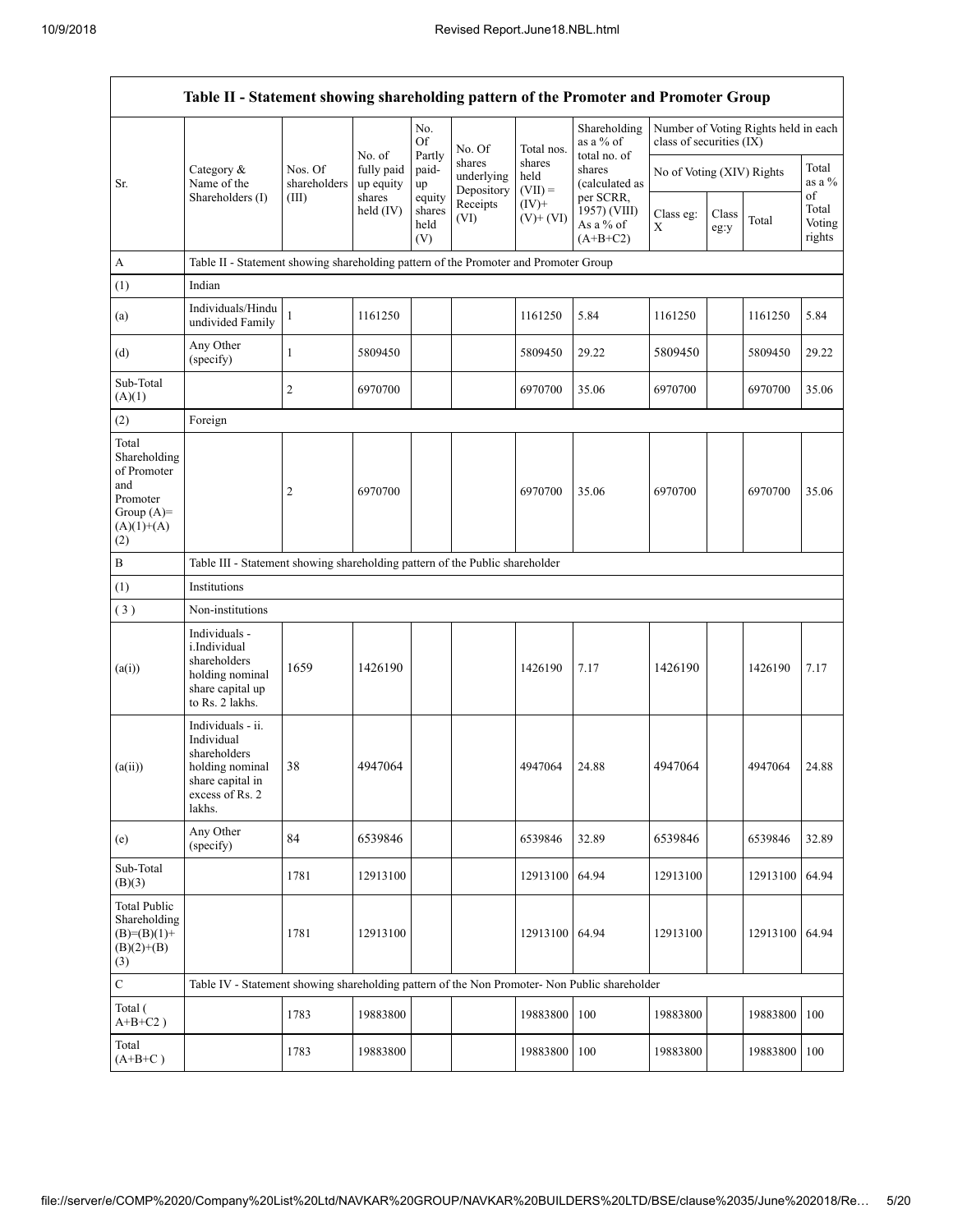|                                                                                             |                                                                  |                                                                                                                                    |                                                                                                                     | Table II - Statement showing shareholding pattern of the Promoter and Promoter Group                           |                  |                                                         |            |                                                                  |                                           |
|---------------------------------------------------------------------------------------------|------------------------------------------------------------------|------------------------------------------------------------------------------------------------------------------------------------|---------------------------------------------------------------------------------------------------------------------|----------------------------------------------------------------------------------------------------------------|------------------|---------------------------------------------------------|------------|------------------------------------------------------------------|-------------------------------------------|
| Sr.                                                                                         | No. Of<br>No. of<br><b>Shares</b><br><b>Shares</b><br>Underlying |                                                                                                                                    | Shareholding, as a<br>No. Of Shares<br>% assuming full<br>conversion of<br>Underlying<br>Outstanding<br>convertible |                                                                                                                | (XII)            | Number of<br>Locked in shares                           |            | Number of Shares<br>pledged or<br>otherwise<br>encumbered (XIII) | Number of<br>equity shares                |
|                                                                                             | Outstanding<br>convertible<br>securities<br>(X)                  | Underlying<br>Outstanding<br>Warrants<br>$(X_i)$                                                                                   | convertible<br>securities and<br>No. Of<br>Warrants (Xi)<br>(a)                                                     | securities (as a<br>percentage of<br>diluted share<br>capital) $(XI)$ =<br>$(VII)+(X)$ As a %<br>of $(A+B+C2)$ | No. $(a)$        | As a<br>$%$ of<br>total<br><b>Shares</b><br>held<br>(b) | No.<br>(a) | As a % of total<br>Shares held<br>(b)                            | held in<br>dematerialized<br>form $(XIV)$ |
| $\mathbf{A}$                                                                                |                                                                  |                                                                                                                                    |                                                                                                                     | Table II - Statement showing shareholding pattern of the Promoter and Promoter Group                           |                  |                                                         |            |                                                                  |                                           |
| (1)                                                                                         | Indian                                                           |                                                                                                                                    |                                                                                                                     |                                                                                                                |                  |                                                         |            |                                                                  |                                           |
| (a)                                                                                         |                                                                  | $\mathbf{0}$                                                                                                                       | $\overline{0}$                                                                                                      | 5.72                                                                                                           | $\mathbf{0}$     | $\mathbf{0}$                                            |            |                                                                  | 1161150                                   |
| (d)                                                                                         |                                                                  | 379500                                                                                                                             | 379500                                                                                                              | 30.47                                                                                                          | 5030583          | 86.59                                                   |            |                                                                  | 5809450                                   |
| Sub-Total<br>(A)(1)                                                                         |                                                                  | 379500                                                                                                                             | 379500                                                                                                              | 36.18                                                                                                          | 5030583          | 72.17                                                   |            |                                                                  | 6970600                                   |
| (2)                                                                                         | Foreign                                                          |                                                                                                                                    |                                                                                                                     |                                                                                                                |                  |                                                         |            |                                                                  |                                           |
| Total<br>Shareholding<br>of Promoter<br>and Promoter<br>Group $(A)=$<br>$(A)(1)+(A)$<br>(2) |                                                                  | 379500                                                                                                                             | 379500                                                                                                              | 36.18                                                                                                          | 5030583          | 72.17                                                   |            |                                                                  | 6970600                                   |
| $\, {\bf B}$                                                                                |                                                                  |                                                                                                                                    |                                                                                                                     | Table III - Statement showing shareholding pattern of the Public shareholder                                   |                  |                                                         |            |                                                                  |                                           |
| (1)                                                                                         | Institutions                                                     |                                                                                                                                    |                                                                                                                     |                                                                                                                |                  |                                                         |            |                                                                  |                                           |
| (3)                                                                                         | Non-institutions                                                 |                                                                                                                                    |                                                                                                                     |                                                                                                                |                  |                                                         |            |                                                                  |                                           |
| (a(i))                                                                                      |                                                                  | $\mathbf{0}$                                                                                                                       | $\boldsymbol{0}$                                                                                                    | 7.02                                                                                                           | $\mathbf{0}$     | $\boldsymbol{0}$                                        |            |                                                                  | 1153790                                   |
| (a(ii))                                                                                     |                                                                  | 50000                                                                                                                              | 50000                                                                                                               | 24.6                                                                                                           | 2430500          | 49.13                                                   |            |                                                                  | 4773664                                   |
| (e)                                                                                         |                                                                  | $\boldsymbol{0}$                                                                                                                   | $\boldsymbol{0}$                                                                                                    | 32.19                                                                                                          | $\boldsymbol{0}$ | $\mathbf{0}$                                            |            |                                                                  | 6538846                                   |
| Sub-Total (B)<br>(3)                                                                        |                                                                  | 50000                                                                                                                              | 50000                                                                                                               | 63.82                                                                                                          | 2430500          | 18.82                                                   |            |                                                                  | 12466300                                  |
| <b>Total Public</b><br>Shareholding<br>$(B)=(B)(1)+$<br>$(B)(2)+(B)$<br>(3)                 |                                                                  | 50000                                                                                                                              | 50000                                                                                                               | 63.82                                                                                                          | 2430500 18.82    |                                                         |            |                                                                  | 12466300                                  |
| $\mathbf C$                                                                                 |                                                                  |                                                                                                                                    |                                                                                                                     | Table IV - Statement showing shareholding pattern of the Non Promoter- Non Public shareholder                  |                  |                                                         |            |                                                                  |                                           |
| Total (<br>$A+B+C2$ )                                                                       |                                                                  | 429500                                                                                                                             | 429500                                                                                                              | 100                                                                                                            | 7461083          | 37.52                                                   |            |                                                                  | 19436900                                  |
| Total<br>$(A+B+C)$                                                                          |                                                                  | 429500                                                                                                                             | 429500                                                                                                              | 100                                                                                                            | 7461083          | 37.52                                                   |            |                                                                  | 19436900                                  |
| Disclosure of notes on shareholding pattern                                                 |                                                                  |                                                                                                                                    |                                                                                                                     |                                                                                                                |                  |                                                         |            | Textual<br>Information $(1)$                                     |                                           |
|                                                                                             |                                                                  | Textual<br>Disclosure of notes in case of promoter holiding in dematerialsed form is less than 100 percentage<br>Information $(1)$ |                                                                                                                     |                                                                                                                |                  |                                                         |            |                                                                  |                                           |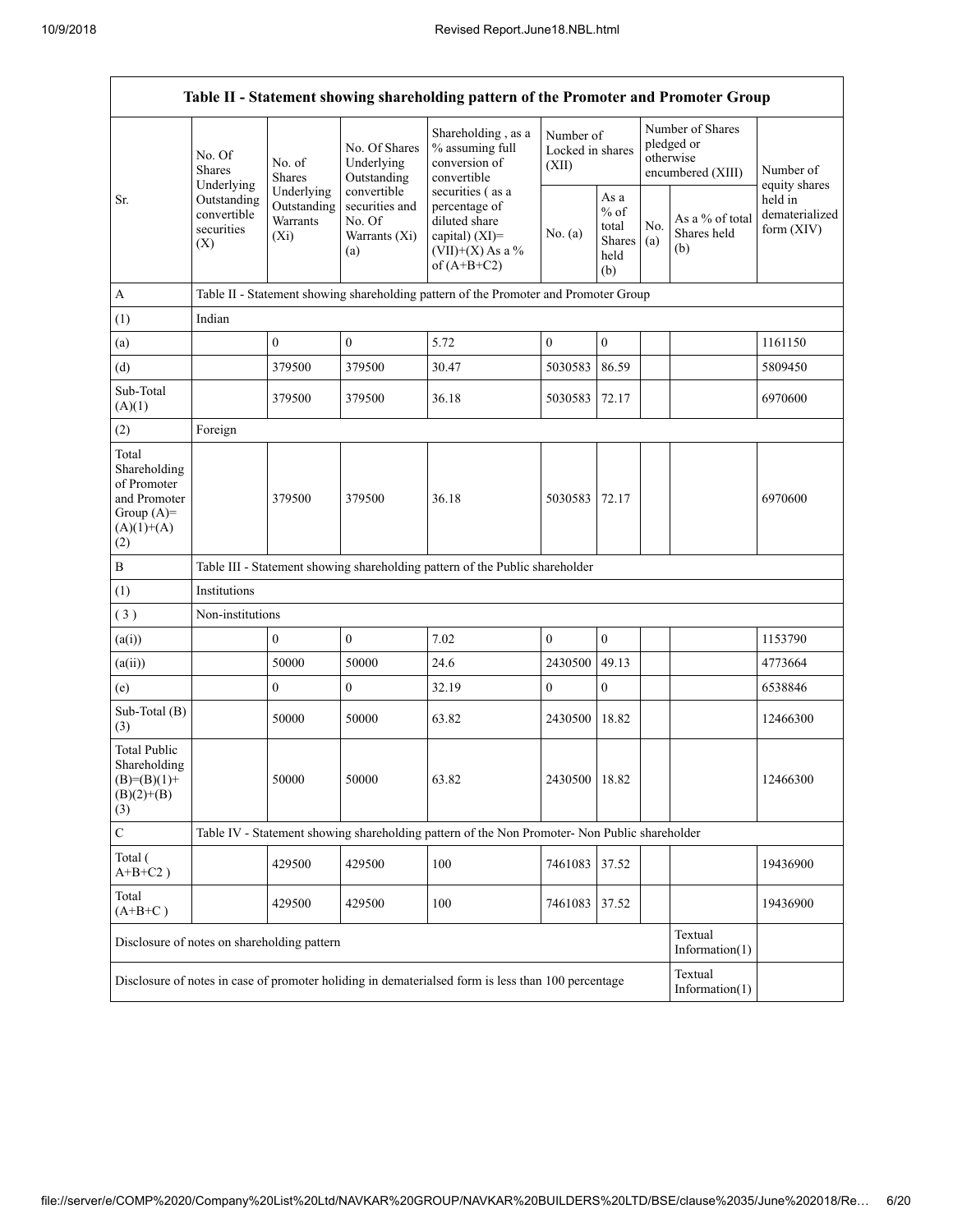| <b>Text Block</b>     |                                                                                                                                                                                                                                                                                                                              |  |  |  |  |  |  |  |
|-----------------------|------------------------------------------------------------------------------------------------------------------------------------------------------------------------------------------------------------------------------------------------------------------------------------------------------------------------------|--|--|--|--|--|--|--|
| Textual Information() | According to ledger folio number, there are 3 individual shareholders under promoter category, but, as<br>per details of PAN total individual shareholders under promoter group are 2. Hence, total number of<br>share holders as per ledger folio number are 1784 and as per PAN, total number of shareholders are<br>1783. |  |  |  |  |  |  |  |
| Textual Information() | As per information received from the promoters of the Company, they have made application for<br>dematerialization of the shares held by them. Hence dematerialization of shares will be done shortly.                                                                                                                       |  |  |  |  |  |  |  |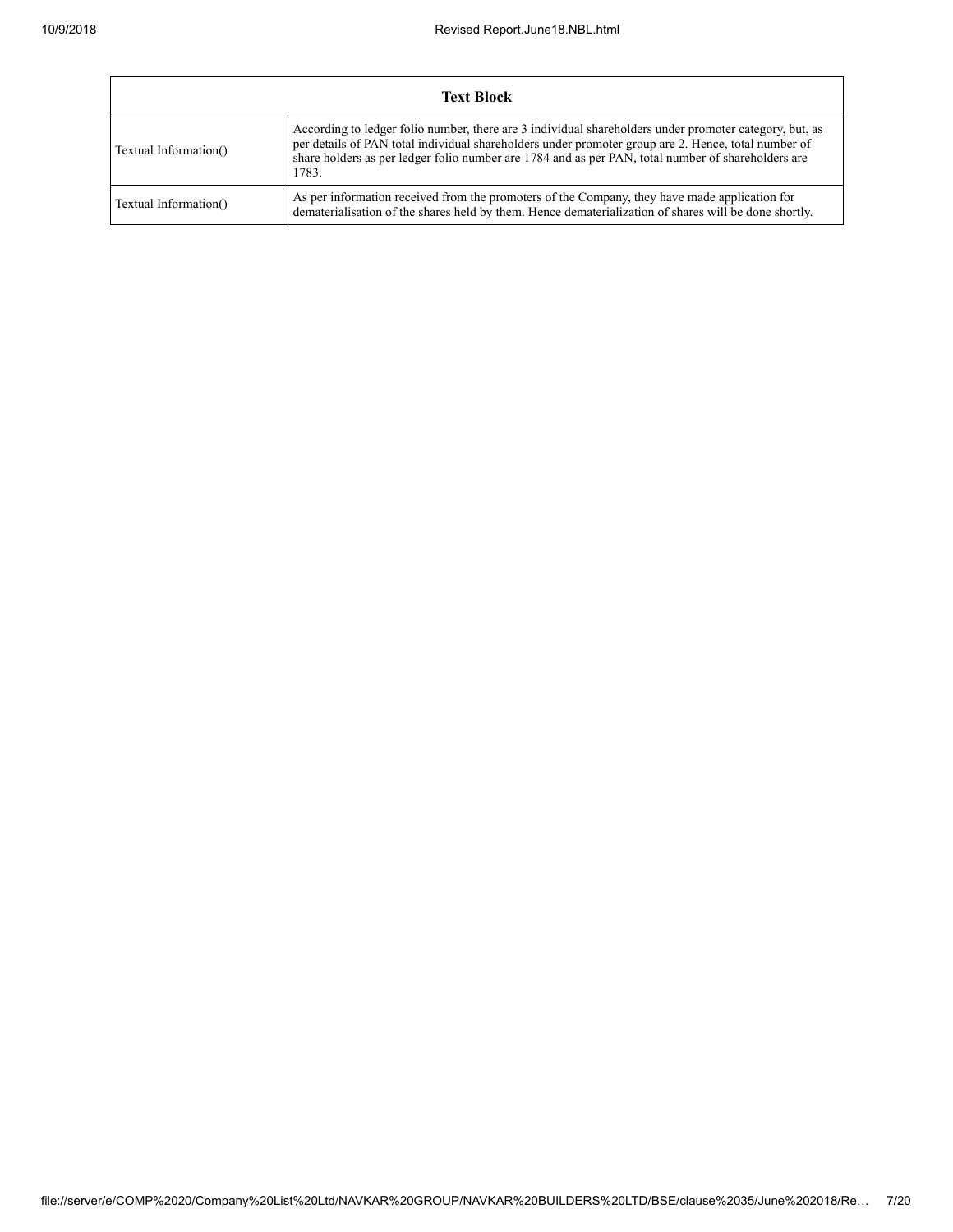|                                                                                                                                                                                          | Individuals/Hindu undivided Family                            |                       |  |  |  |  |  |  |
|------------------------------------------------------------------------------------------------------------------------------------------------------------------------------------------|---------------------------------------------------------------|-----------------------|--|--|--|--|--|--|
| Searial No.                                                                                                                                                                              | $\mathbf{1}$                                                  |                       |  |  |  |  |  |  |
| Name of the<br>Shareholders (I)                                                                                                                                                          | DAKSHESH RAMESHCHANDRA SHAH                                   | Click here to go back |  |  |  |  |  |  |
| PAN (II)                                                                                                                                                                                 | ACEPS7056G                                                    | Total                 |  |  |  |  |  |  |
| No. of fully paid<br>up equity shares<br>held (IV)                                                                                                                                       | 1161250                                                       | 1161250               |  |  |  |  |  |  |
| No. Of Partly paid-<br>up equity shares<br>held (V)                                                                                                                                      |                                                               |                       |  |  |  |  |  |  |
| No. Of shares<br>underlying<br>Depository<br>Receipts (VI)                                                                                                                               |                                                               |                       |  |  |  |  |  |  |
| Total nos. shares<br>held $(VII) = (IV) +$<br>$(V)+(VI)$                                                                                                                                 | 1161250                                                       | 1161250               |  |  |  |  |  |  |
| Shareholding as a<br>% of total no. of<br>shares (calculated<br>as per SCRR,<br>1957) (VIII) As a<br>% of $(A+B+C2)$                                                                     | 5.84                                                          | 5.84                  |  |  |  |  |  |  |
|                                                                                                                                                                                          | Number of Voting Rights held in each class of securities (IX) |                       |  |  |  |  |  |  |
| Class eg:X                                                                                                                                                                               | 1161250                                                       | 1161250               |  |  |  |  |  |  |
| Class eg:y                                                                                                                                                                               |                                                               |                       |  |  |  |  |  |  |
| Total                                                                                                                                                                                    | 1161250                                                       | 1161250               |  |  |  |  |  |  |
| Total as a % of<br>Total Voting rights                                                                                                                                                   | 5.84                                                          | 5.84                  |  |  |  |  |  |  |
| No. Of Shares<br>Underlying<br>Outstanding<br>convertible<br>securities $(X)$                                                                                                            |                                                               |                       |  |  |  |  |  |  |
| No. of Shares<br>Underlying<br>Outstanding<br>Warrants (Xi)                                                                                                                              | $\boldsymbol{0}$                                              | $\boldsymbol{0}$      |  |  |  |  |  |  |
| No. Of Shares<br>Underlying<br>Outstanding<br>convertible<br>securities and No.<br>Of Warrants (Xi)<br>(a)                                                                               | $\boldsymbol{0}$                                              | $\boldsymbol{0}$      |  |  |  |  |  |  |
| Shareholding, as a<br>% assuming full<br>conversion of<br>convertible<br>securities (as a<br>percentage of<br>diluted share<br>capital) (XI)=<br>$(VII)+(Xi)(a)$ As a<br>% of $(A+B+C2)$ | 5.72                                                          | 5.72                  |  |  |  |  |  |  |
| Number of Locked in shares (XII)                                                                                                                                                         |                                                               |                       |  |  |  |  |  |  |
| No. (a)                                                                                                                                                                                  | $\boldsymbol{0}$                                              | $\boldsymbol{0}$      |  |  |  |  |  |  |
| As a % of total<br>Shares held (b)                                                                                                                                                       | $\mathbf{0}$                                                  | $\boldsymbol{0}$      |  |  |  |  |  |  |
|                                                                                                                                                                                          | Number of Shares pledged or otherwise encumbered (XIII)       |                       |  |  |  |  |  |  |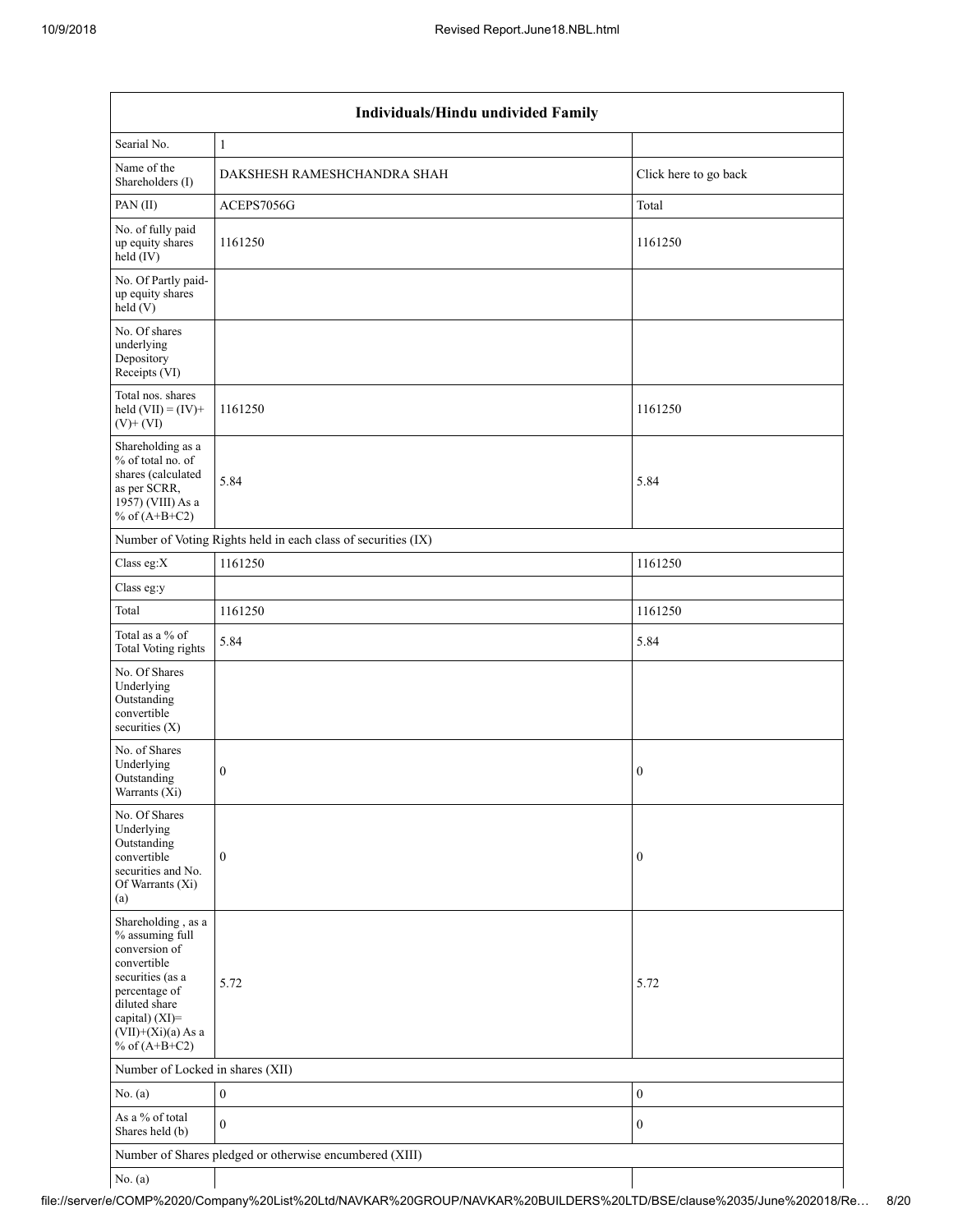| As a % of total<br>Shares held (b)                                   |         |         |
|----------------------------------------------------------------------|---------|---------|
| Number of equity<br>shares held in<br>dematerialized<br>form $(XIV)$ | 1161150 | 1161150 |
| Reason for not providing PAN                                         |         |         |
| Reason for not<br>providing PAN                                      |         |         |
| Shareholder type                                                     |         |         |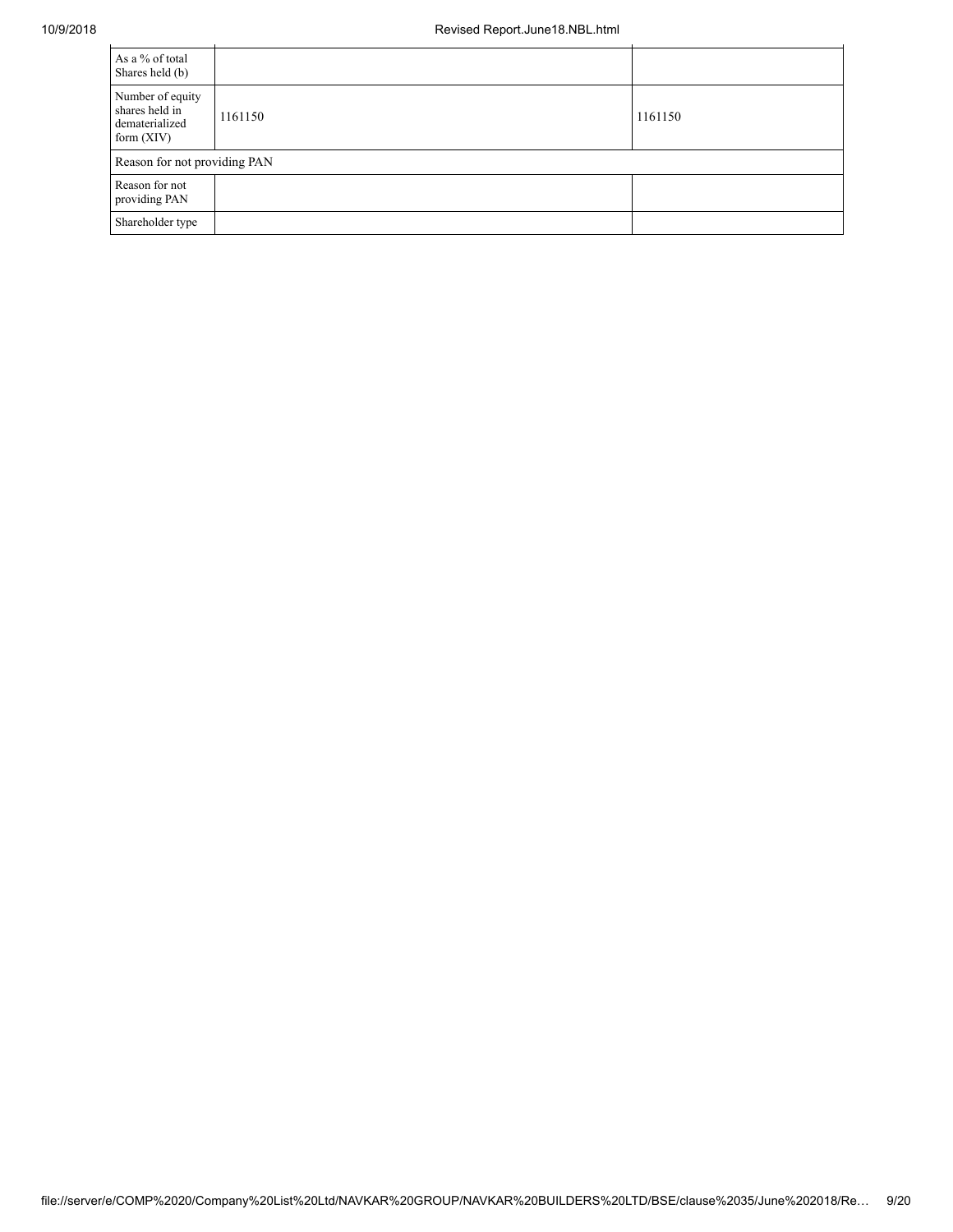|                                                                                                                                                                                      | Any Other (specify)                                           |                       |  |  |  |  |  |  |
|--------------------------------------------------------------------------------------------------------------------------------------------------------------------------------------|---------------------------------------------------------------|-----------------------|--|--|--|--|--|--|
| Searial No.                                                                                                                                                                          | 1                                                             |                       |  |  |  |  |  |  |
| Category                                                                                                                                                                             | <b>Bodies Corporate</b>                                       | Click here to go back |  |  |  |  |  |  |
| Name of the<br>Shareholders (I)                                                                                                                                                      | NAVKAR FISCAL SERVICES PVT LTD                                |                       |  |  |  |  |  |  |
| PAN(II)                                                                                                                                                                              | AAACN7212Q                                                    | Total                 |  |  |  |  |  |  |
| No. of the<br>Shareholders (I)                                                                                                                                                       | 1                                                             | $\mathbf{1}$          |  |  |  |  |  |  |
| No. of fully paid<br>up equity shares<br>$held$ (IV)                                                                                                                                 | 5809450                                                       | 5809450               |  |  |  |  |  |  |
| No. Of Partly paid-<br>up equity shares<br>$\text{held} (V)$                                                                                                                         |                                                               |                       |  |  |  |  |  |  |
| No. Of shares<br>underlying<br>Depository<br>Receipts (VI)                                                                                                                           |                                                               |                       |  |  |  |  |  |  |
| Total nos. shares<br>held $(VII) = (IV) +$<br>$(V)$ + $(VI)$                                                                                                                         | 5809450                                                       | 5809450               |  |  |  |  |  |  |
| Shareholding as a<br>% of total no. of<br>shares (calculated<br>as per SCRR,<br>1957) (VIII) As a<br>% of $(A+B+C2)$                                                                 | 29.22                                                         | 29.22                 |  |  |  |  |  |  |
|                                                                                                                                                                                      | Number of Voting Rights held in each class of securities (IX) |                       |  |  |  |  |  |  |
| Class eg: X                                                                                                                                                                          | 5809450                                                       | 5809450               |  |  |  |  |  |  |
| Class eg:y                                                                                                                                                                           |                                                               |                       |  |  |  |  |  |  |
| Total                                                                                                                                                                                | 5809450                                                       | 5809450               |  |  |  |  |  |  |
| Total as a % of<br><b>Total Voting rights</b>                                                                                                                                        | 29.22                                                         | 29.22                 |  |  |  |  |  |  |
| No. Of Shares<br>Underlying<br>Outstanding<br>convertible<br>securities $(X)$                                                                                                        |                                                               |                       |  |  |  |  |  |  |
| No. of Shares<br>Underlying<br>Outstanding<br>Warrants $(X_i)$                                                                                                                       | 379500                                                        | 379500                |  |  |  |  |  |  |
| No. Of Shares<br>Underlying<br>Outstanding<br>convertible<br>securities and No.<br>Of Warrants (Xi)<br>(a)                                                                           | 379500                                                        | 379500                |  |  |  |  |  |  |
| Shareholding, as a<br>% assuming full<br>conversion of<br>convertible<br>securities (as a<br>percentage of<br>diluted share<br>capital) (XI)=<br>$(VII)+(X)$ As a %<br>of $(A+B+C2)$ | 30.47                                                         | 30.47                 |  |  |  |  |  |  |
| Number of Locked in shares (XII)                                                                                                                                                     |                                                               |                       |  |  |  |  |  |  |
| No. $(a)$                                                                                                                                                                            | 5030583                                                       | 5030583               |  |  |  |  |  |  |
| As a $%$ of total                                                                                                                                                                    | 86.59                                                         | 86.59                 |  |  |  |  |  |  |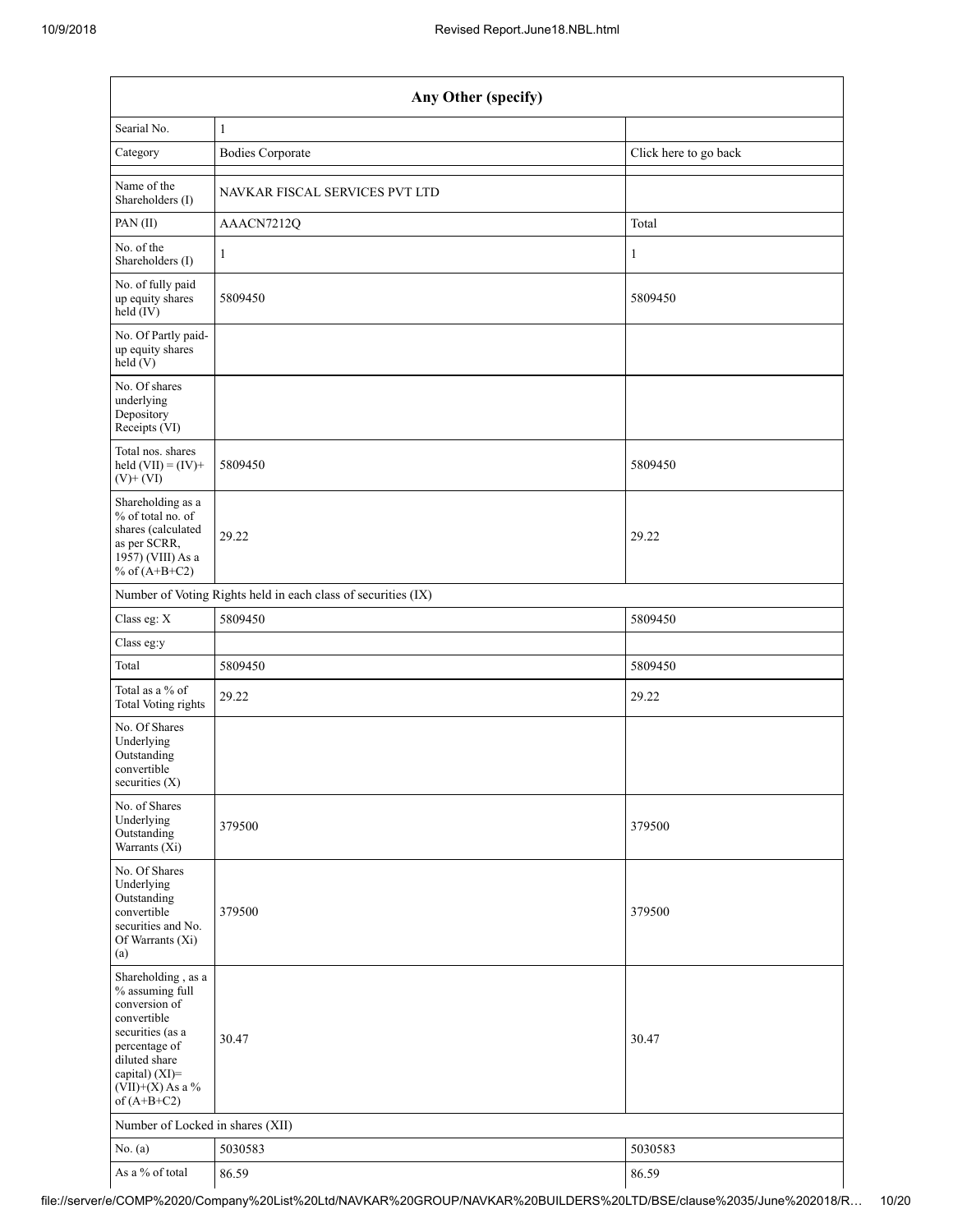| Shares held (b)                                                      |                                                         |         |  |  |  |  |  |  |
|----------------------------------------------------------------------|---------------------------------------------------------|---------|--|--|--|--|--|--|
|                                                                      | Number of Shares pledged or otherwise encumbered (XIII) |         |  |  |  |  |  |  |
| No. $(a)$                                                            |                                                         |         |  |  |  |  |  |  |
| As a % of total<br>Shares held (b)                                   |                                                         |         |  |  |  |  |  |  |
| Number of equity<br>shares held in<br>dematerialized<br>form $(XIV)$ | 5809450                                                 | 5809450 |  |  |  |  |  |  |
| Reason for not providing PAN                                         |                                                         |         |  |  |  |  |  |  |
| Reason for not<br>providing PAN                                      |                                                         |         |  |  |  |  |  |  |
| Shareholder type                                                     |                                                         |         |  |  |  |  |  |  |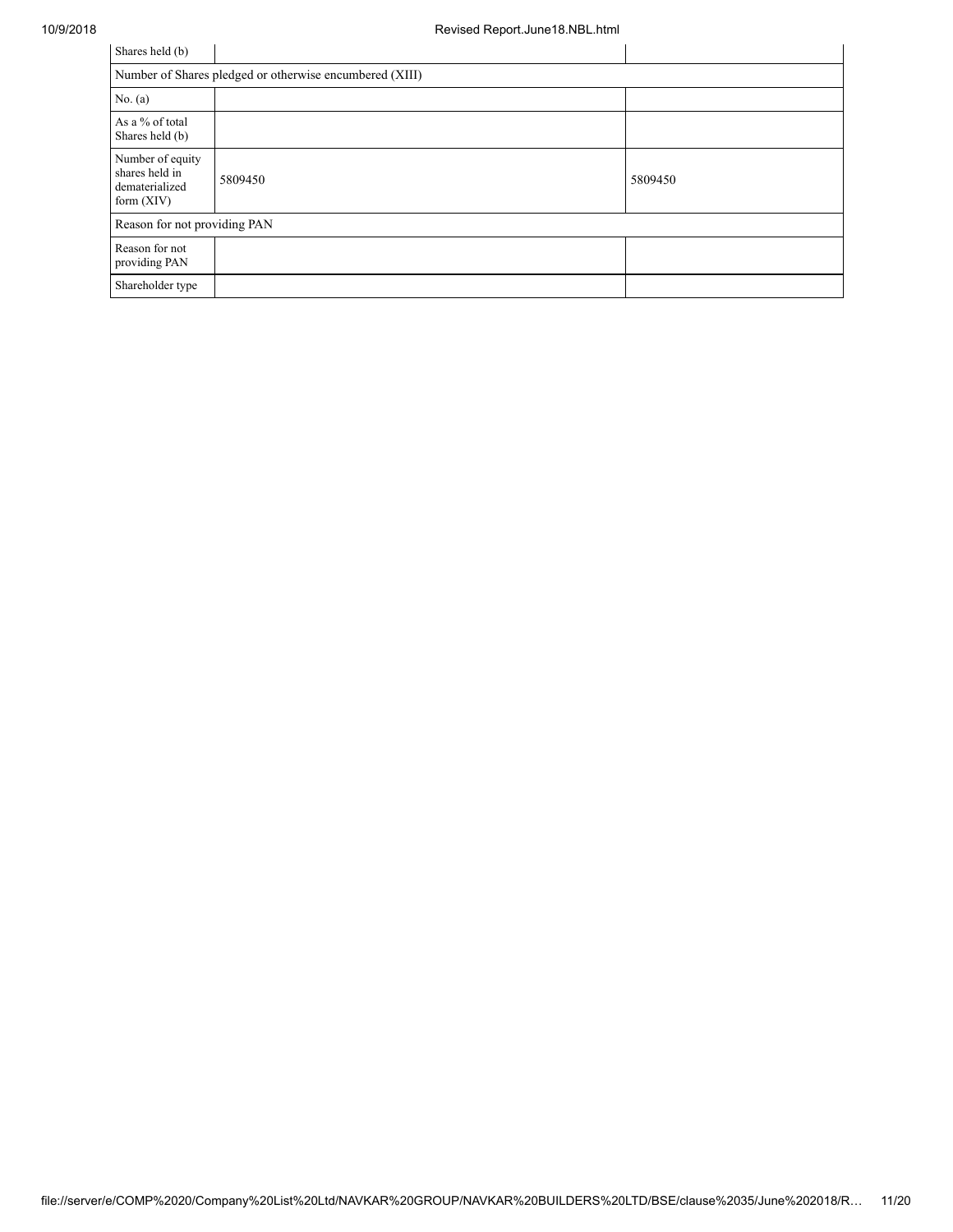|                                                                                                                                                                                      | Individuals - ii. Individual shareholders holding nominal share capital in excess of Rs. 2 lakhs. |                                                  |                                                  |                                               |                                                   |                                                          |                            |  |  |  |  |
|--------------------------------------------------------------------------------------------------------------------------------------------------------------------------------------|---------------------------------------------------------------------------------------------------|--------------------------------------------------|--------------------------------------------------|-----------------------------------------------|---------------------------------------------------|----------------------------------------------------------|----------------------------|--|--|--|--|
| Searial No.                                                                                                                                                                          | $\mathbf{1}$                                                                                      | $\overline{c}$                                   | $\mathfrak{Z}$                                   | $\overline{4}$                                | 5                                                 | 6                                                        | $\boldsymbol{7}$           |  |  |  |  |
| Name of the<br>Shareholders (I)                                                                                                                                                      | KETAN J.<br><b>RUKHANA</b>                                                                        | <b>AYAN</b><br><b>SHIRISHBHAI</b><br><b>SHAH</b> | <b>SHIVANI</b><br><b>KETAN</b><br><b>RUKHANA</b> | <b>VINI</b><br><b>HARSH</b><br><b>RUKHANA</b> | <b>SHRIPAL</b><br><b>DALICHAND</b><br><b>SHAH</b> | <b>ASHOKKUMAR</b><br><b>HAKAMCHAND</b><br><b>MIGLANI</b> | HARSHAK.<br><b>RUKHANA</b> |  |  |  |  |
| PAN(II)                                                                                                                                                                              | AAAPR7140N                                                                                        | ADAPS6911P                                       | AGZPR9429D                                       | AJBPR8474R                                    | AGGPS7983L                                        | ABSPM6773F                                               | AAAPR8925M                 |  |  |  |  |
| No. of fully paid<br>up equity shares<br>held (IV)                                                                                                                                   | 384000                                                                                            | 250994                                           | 384000                                           | 384000                                        | 200000                                            | 325000                                                   | 384000                     |  |  |  |  |
| No. Of Partly<br>paid-up equity<br>shares held (V)                                                                                                                                   |                                                                                                   |                                                  |                                                  |                                               |                                                   |                                                          |                            |  |  |  |  |
| No. Of shares<br>underlying<br>Depository<br>Receipts (VI)                                                                                                                           |                                                                                                   |                                                  |                                                  |                                               |                                                   |                                                          |                            |  |  |  |  |
| Total nos. shares<br>held $(VII) =$<br>$(IV)+(V)+(VI)$                                                                                                                               | 384000                                                                                            | 250994                                           | 384000                                           | 384000                                        | 200000                                            | 325000                                                   | 384000                     |  |  |  |  |
| Shareholding as a<br>% of total no. of<br>shares (calculated<br>as per SCRR,<br>1957) (VIII) As a<br>% of $(A+B+C2)$                                                                 | 1.93                                                                                              | 1.26                                             | 1.93                                             | 1.93                                          | 1.01                                              | 1.63                                                     | 1.93                       |  |  |  |  |
| Number of Voting Rights held in each class of securities (IX)                                                                                                                        |                                                                                                   |                                                  |                                                  |                                               |                                                   |                                                          |                            |  |  |  |  |
| Class eg: X                                                                                                                                                                          | 384000                                                                                            | 250994                                           | 384000                                           | 384000                                        | 200000                                            | 325000                                                   | 384000                     |  |  |  |  |
| Class eg:y                                                                                                                                                                           |                                                                                                   |                                                  |                                                  |                                               |                                                   |                                                          |                            |  |  |  |  |
| Total                                                                                                                                                                                | 384000                                                                                            | 250994                                           | 384000                                           | 384000                                        | 200000                                            | 325000                                                   | 384000                     |  |  |  |  |
| Total as a % of<br><b>Total Voting</b><br>rights                                                                                                                                     | 1.93                                                                                              | 1.26                                             | 1.93                                             | 1.93                                          | 1.01                                              | 1.63                                                     | 1.93                       |  |  |  |  |
| No. Of Shares<br>Underlying<br>Outstanding<br>convertible<br>securities $(X)$                                                                                                        |                                                                                                   |                                                  |                                                  |                                               |                                                   |                                                          |                            |  |  |  |  |
| No. of Shares<br>Underlying<br>Outstanding<br>Warrants (Xi)                                                                                                                          | $\boldsymbol{0}$                                                                                  | $\boldsymbol{0}$                                 | $\boldsymbol{0}$                                 | $\boldsymbol{0}$                              | $\boldsymbol{0}$                                  | $\boldsymbol{0}$                                         | $\boldsymbol{0}$           |  |  |  |  |
| No. Of Shares<br>Underlying<br>Outstanding<br>convertible<br>securities and<br>No. Of Warrants<br>$(X_i)(a)$                                                                         | $\boldsymbol{0}$                                                                                  | $\boldsymbol{0}$                                 | $\boldsymbol{0}$                                 | $\boldsymbol{0}$                              | $\boldsymbol{0}$                                  | $\boldsymbol{0}$                                         | $\boldsymbol{0}$           |  |  |  |  |
| Shareholding, as<br>a % assuming<br>full conversion of<br>convertible<br>securities (as a<br>percentage of<br>diluted share<br>capital) (XI)=<br>$(VII)+(X)$ As a %<br>of $(A+B+C2)$ | 1.89                                                                                              | 1.24                                             | 1.89                                             | 1.89                                          | 0.98                                              | 1.6                                                      | 1.89                       |  |  |  |  |
| Number of Locked in shares (XII)                                                                                                                                                     |                                                                                                   |                                                  |                                                  |                                               |                                                   |                                                          |                            |  |  |  |  |
| No. (a)                                                                                                                                                                              | 384000                                                                                            | $\boldsymbol{0}$                                 | 384000                                           | 384000                                        | 200000                                            | $\mathbf{0}$                                             | 384000                     |  |  |  |  |
| As a % of total<br>Shares held (b)                                                                                                                                                   | 100                                                                                               | $\mathbf{0}$                                     | 100                                              | 100                                           | 100                                               | $\mathbf{0}$                                             | 100                        |  |  |  |  |
| Number of equity                                                                                                                                                                     | 384000                                                                                            | 250994                                           | 384000                                           | 384000                                        | 200000                                            | 325000                                                   | 384000                     |  |  |  |  |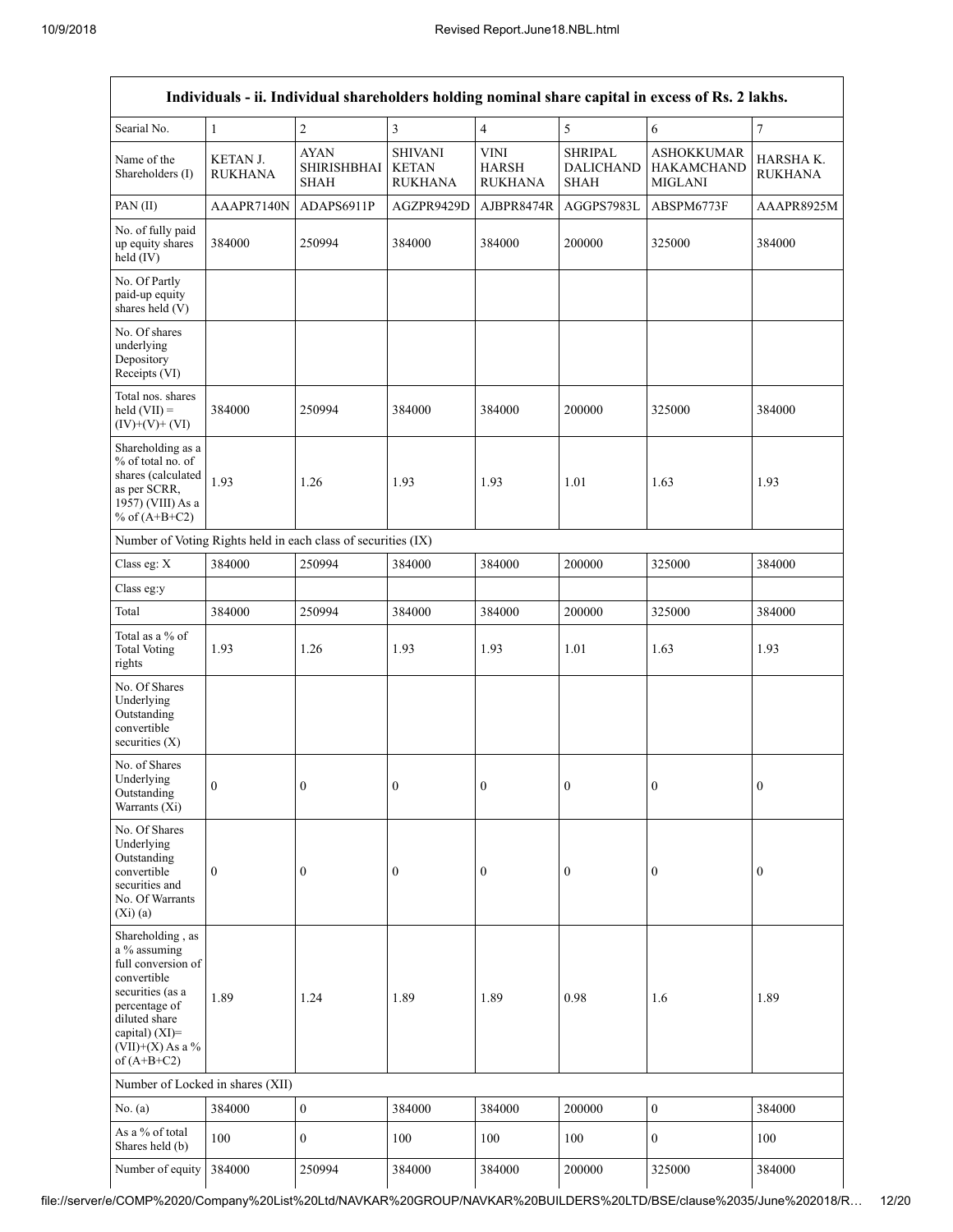| shares held in<br>dematerialized<br>form $(XIV)$ |  |  |  |  |
|--------------------------------------------------|--|--|--|--|
| Reason for not providing PAN                     |  |  |  |  |
| Reason for not<br>providing PAN                  |  |  |  |  |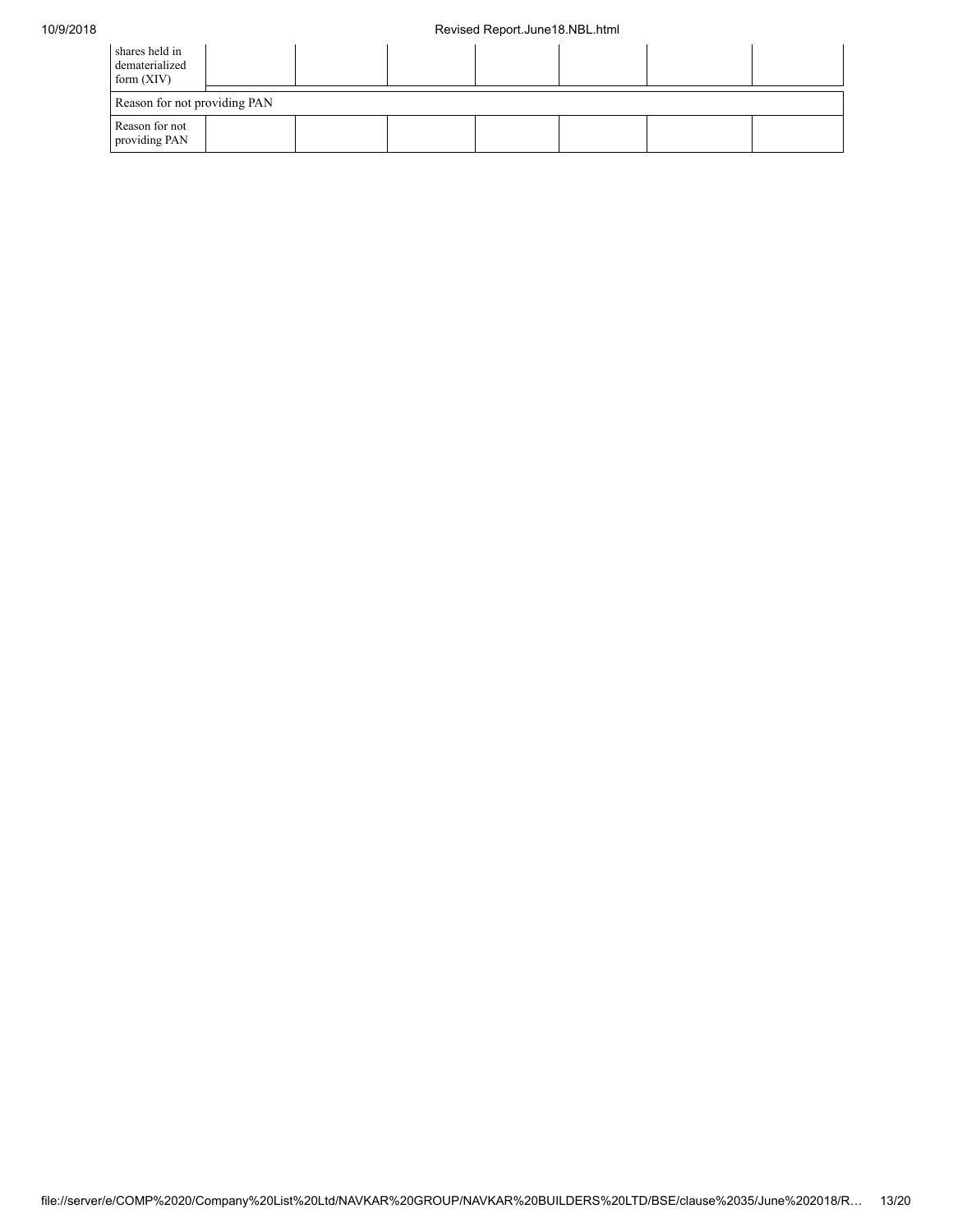| Individuals - ii. Individual shareholders holding nominal share capital in excess of Rs. 2 lakhs.                                                                                    |                                                               |                             |                       |  |  |
|--------------------------------------------------------------------------------------------------------------------------------------------------------------------------------------|---------------------------------------------------------------|-----------------------------|-----------------------|--|--|
| Searial No.                                                                                                                                                                          | 8                                                             | 9                           |                       |  |  |
| Name of the<br>Shareholders (I)                                                                                                                                                      | HARSH KETAN RUKHANA                                           | RENUBALA ASHOKKUMAR MIGLANI | Click here to go back |  |  |
| PAN(II)                                                                                                                                                                              | AADPR5894C                                                    | ABOPM4380J                  | Total                 |  |  |
| No. of fully paid<br>up equity shares<br>held (IV)                                                                                                                                   | 384000                                                        | 325000                      | 3020994               |  |  |
| No. Of Partly paid-<br>up equity shares<br>held(V)                                                                                                                                   |                                                               |                             |                       |  |  |
| No. Of shares<br>underlying<br>Depository<br>Receipts (VI)                                                                                                                           |                                                               |                             |                       |  |  |
| Total nos. shares<br>held $(VII) = (IV) +$<br>$(V)$ + $(VI)$                                                                                                                         | 384000                                                        | 325000                      | 3020994               |  |  |
| Shareholding as a<br>% of total no. of<br>shares (calculated<br>as per SCRR,<br>1957) (VIII) As a<br>% of $(A+B+C2)$                                                                 | 1.93                                                          | 1.63                        | 15.19                 |  |  |
|                                                                                                                                                                                      | Number of Voting Rights held in each class of securities (IX) |                             |                       |  |  |
| Class eg: X                                                                                                                                                                          | 384000                                                        | 325000                      | 3020994               |  |  |
| Class eg:y                                                                                                                                                                           |                                                               |                             |                       |  |  |
| Total                                                                                                                                                                                | 384000                                                        | 325000                      | 3020994               |  |  |
| Total as a % of<br><b>Total Voting rights</b>                                                                                                                                        | 1.93                                                          | 1.63                        | 15.19                 |  |  |
| No. Of Shares<br>Underlying<br>Outstanding<br>convertible<br>securities $(X)$                                                                                                        |                                                               |                             |                       |  |  |
| No. of Shares<br>Underlying<br>Outstanding<br>Warrants (Xi)                                                                                                                          | $\boldsymbol{0}$                                              | $\boldsymbol{0}$            | $\boldsymbol{0}$      |  |  |
| No. Of Shares<br>Underlying<br>Outstanding<br>convertible<br>securities and No.<br>Of Warrants (Xi)<br>(a)                                                                           | $\mathbf{0}$                                                  | $\boldsymbol{0}$            | $\boldsymbol{0}$      |  |  |
| Shareholding, as a<br>% assuming full<br>conversion of<br>convertible<br>securities (as a<br>percentage of<br>diluted share<br>capital) (XI)=<br>$(VII)+(X)$ As a %<br>of $(A+B+C2)$ | 1.89                                                          | 1.6                         | 14.87                 |  |  |
| Number of Locked in shares (XII)                                                                                                                                                     |                                                               |                             |                       |  |  |
| No. $(a)$                                                                                                                                                                            | 384000                                                        | $\boldsymbol{0}$            | 2120000               |  |  |
| As a % of total<br>Shares held (b)                                                                                                                                                   | 100                                                           | $\boldsymbol{0}$            | 70.18                 |  |  |
| Number of equity<br>shares held in<br>dematerialized                                                                                                                                 | 384000                                                        | 325000                      | 3020994               |  |  |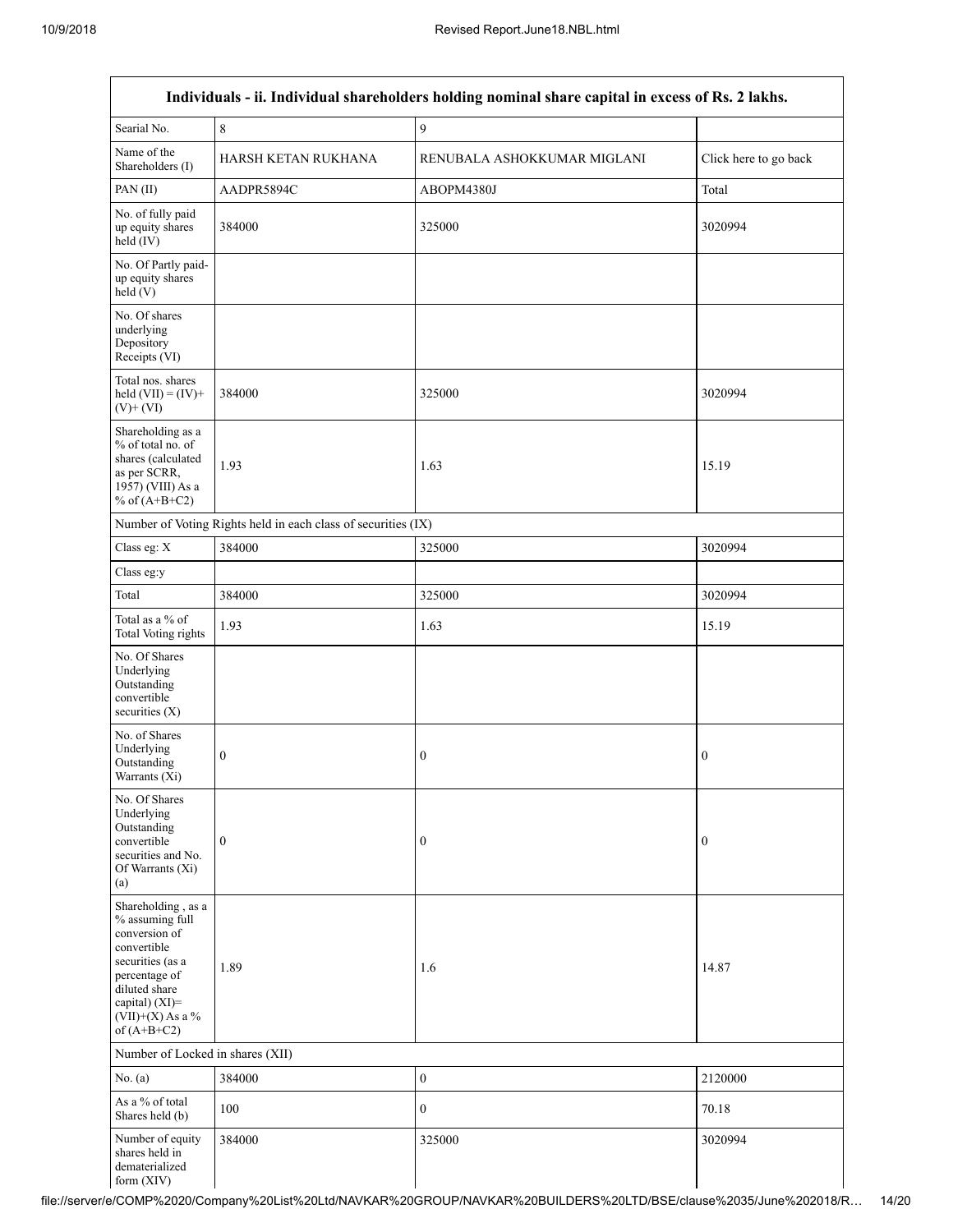| Reason for not providing PAN    |  |  |  |  |
|---------------------------------|--|--|--|--|
| Reason for not<br>providing PAN |  |  |  |  |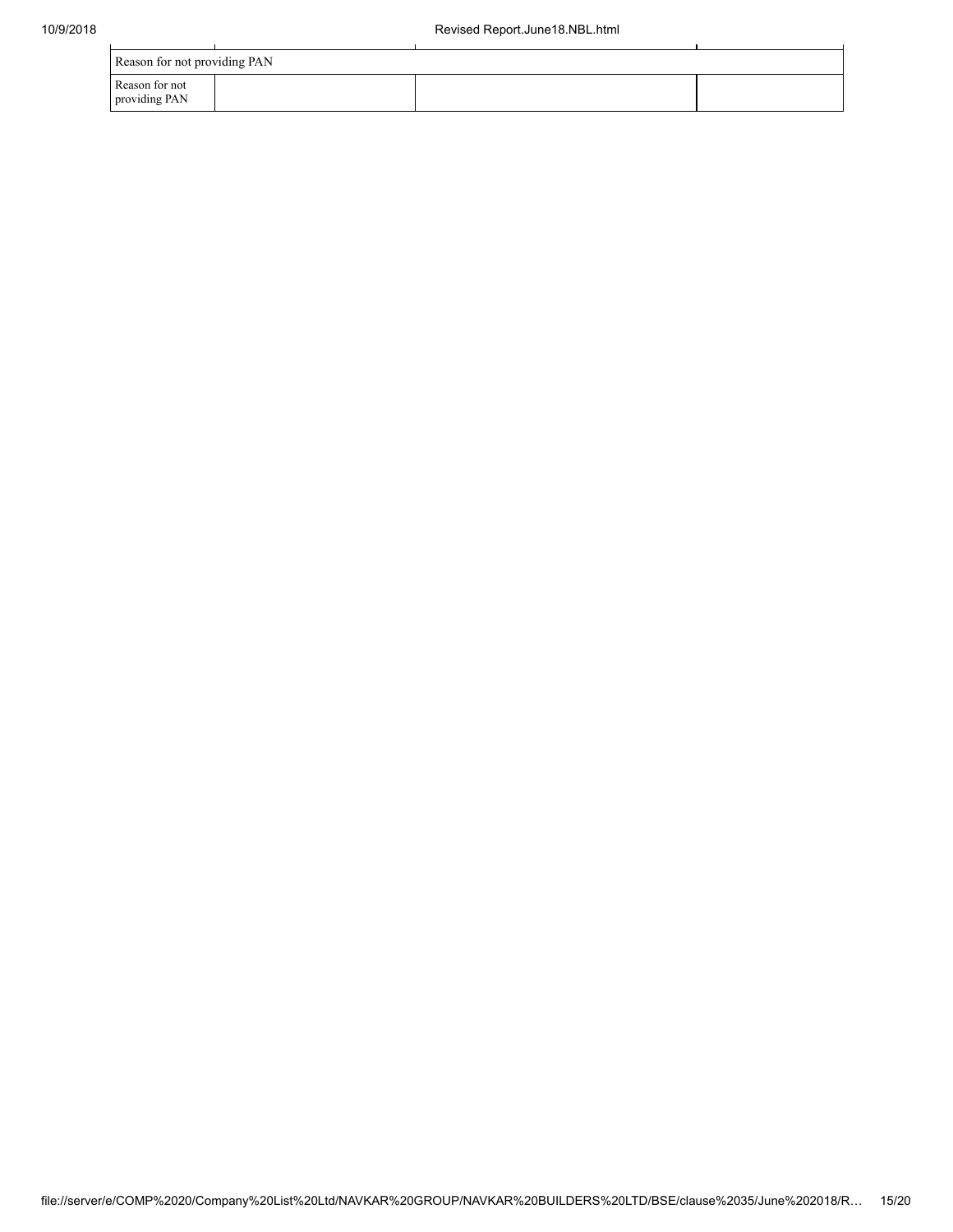| Any Other (specify)                                                                                                         |                            |                                                               |                                                    |                                     |                  |                                                 |                                                    |
|-----------------------------------------------------------------------------------------------------------------------------|----------------------------|---------------------------------------------------------------|----------------------------------------------------|-------------------------------------|------------------|-------------------------------------------------|----------------------------------------------------|
| Searial No.                                                                                                                 | $\mathbf{1}$               | $\boldsymbol{2}$                                              | $\overline{\mathbf{3}}$                            | $\overline{4}$                      | $\sqrt{5}$       | 6                                               | $\boldsymbol{7}$                                   |
| Category                                                                                                                    | <b>Bodies</b><br>Corporate | <b>Bodies Corporate</b>                                       | <b>Bodies Corporate</b>                            | Non-<br>Resident<br>Indian<br>(NRI) | <b>HUF</b>       | Non-Resident<br>Indian (NRI)                    | Non-Resident<br>Indian (NRI)                       |
| Category / More<br>than 1 percentage                                                                                        | Category                   | More than 1<br>percentage of<br>shareholding                  | More than 1 percentage<br>of shareholding          | Category                            | Category         | More than 1<br>percentage of<br>shareholding    | More than 1<br>percentage of<br>shareholding       |
| Name of the<br>Shareholders (I)                                                                                             |                            | EFFICENT TIE-<br><b>UP PRIVATE</b><br><b>LIMITED</b>          | <b>SHITALNATH</b><br>CONSULTANT<br>PRIVATE LIMITED |                                     |                  | <b>RENUKA</b><br><b>YOGESH</b><br><b>PARIKH</b> | <b>YOGESH</b><br><b>BIHARILAL</b><br><b>PARIKH</b> |
| PAN (II)                                                                                                                    |                            | AACCE8022D                                                    | AAUCS2248D                                         |                                     |                  | AOOPP6642R                                      | AQPPP7044L                                         |
| No. of the<br>Shareholders (I)                                                                                              | 54                         | $\mathbf{1}$                                                  | 1                                                  | $\overline{c}$                      | 28               | 1                                               | 1                                                  |
| No. of fully paid<br>up equity shares<br>held (IV)                                                                          | 4686521                    | 3925000                                                       | 438300                                             | 1777400                             | 75925            | 852400                                          | 925000                                             |
| No. Of Partly paid-<br>up equity shares<br>held $(V)$                                                                       |                            |                                                               |                                                    |                                     |                  |                                                 |                                                    |
| No. Of shares<br>underlying<br>Depository<br>Receipts (VI)                                                                  |                            |                                                               |                                                    |                                     |                  |                                                 |                                                    |
| Total nos. shares<br>held $(VII) = (IV) +$<br>$(V)$ + $(VI)$                                                                | 4686521                    | 3925000                                                       | 438300                                             | 1777400                             | 75925            | 852400                                          | 925000                                             |
| Shareholding as a<br>% of total no. of<br>shares (calculated<br>as per SCRR,<br>1957) (VIII) As a<br>% of $(A+B+C2)$        | 23.57                      | 19.74                                                         | 2.2                                                | 8.94                                | 0.38             | 4.29                                            | 4.65                                               |
|                                                                                                                             |                            | Number of Voting Rights held in each class of securities (IX) |                                                    |                                     |                  |                                                 |                                                    |
| Class eg: X                                                                                                                 | 4686521                    | 3925000                                                       | 438300                                             | 1777400                             | 75925            | 852400                                          | 925000                                             |
| Class eg:y                                                                                                                  |                            |                                                               |                                                    |                                     |                  |                                                 |                                                    |
| Total                                                                                                                       | 4686521                    | 3925000                                                       | 438300                                             | 1777400                             | 75925            | 852400                                          | 925000                                             |
| Total as a % of<br>Total Voting rights                                                                                      | 23.57                      | 19.74                                                         | 2.2                                                | 8.94                                | 0.38             | 4.29                                            | 4.65                                               |
| No. Of Shares<br>Underlying<br>Outstanding<br>convertible<br>securities $(X)$                                               |                            |                                                               |                                                    |                                     |                  |                                                 |                                                    |
| No. of Shares<br>Underlying<br>Outstanding<br>Warrants (Xi)                                                                 | $\mathbf{0}$               | $\overline{0}$                                                | $\boldsymbol{0}$                                   | $\boldsymbol{0}$                    | $\boldsymbol{0}$ | $\boldsymbol{0}$                                | $\mathbf{0}$                                       |
| No. Of Shares<br>Underlying<br>Outstanding<br>convertible<br>securities and No.<br>Of Warrants (Xi)<br>(a)                  | $\boldsymbol{0}$           | $\boldsymbol{0}$                                              | 0                                                  | $\boldsymbol{0}$                    | $\boldsymbol{0}$ | $\boldsymbol{0}$                                | $\mathbf{0}$                                       |
| Shareholding, as a<br>% assuming full<br>conversion of<br>convertible<br>securities (as a<br>percentage of<br>diluted share | 23.07                      | 19.32                                                         | 2.16                                               | 8.75                                | 0.37             | 4.2                                             | 4.55                                               |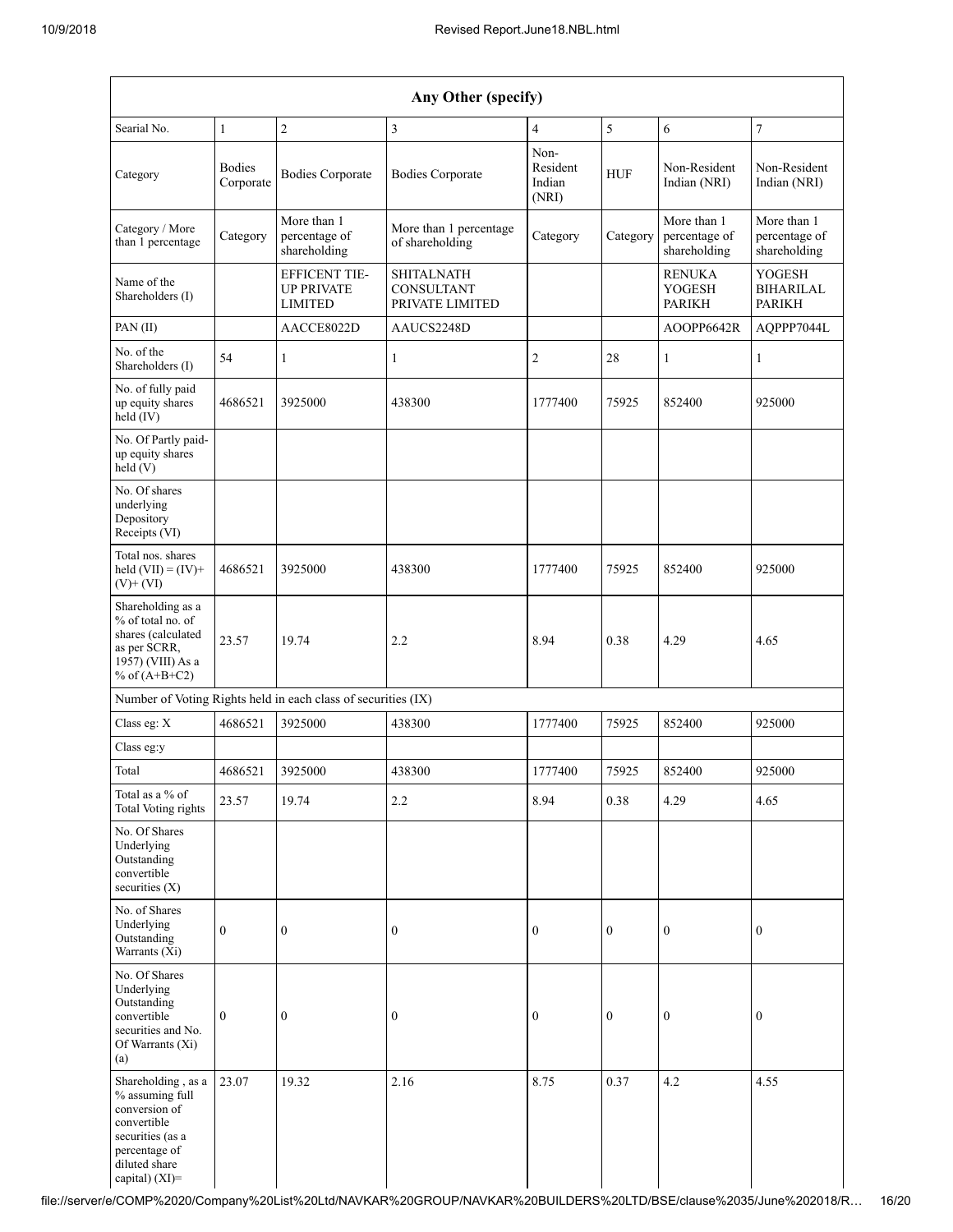| $(VII)+(X)$ As a %<br>of $(A+B+C2)$                                  |          |          |        |          |       |        |          |
|----------------------------------------------------------------------|----------|----------|--------|----------|-------|--------|----------|
| Number of Locked in shares (XII)                                     |          |          |        |          |       |        |          |
| No. $(a)$                                                            | v        | $\bf{0}$ | 0      | $\Omega$ | -0    | U      | $\theta$ |
| As a % of total<br>Shares held (b)                                   | $\Omega$ | $\bf{0}$ |        | v        | 0     | U      | v        |
| Number of equity<br>shares held in<br>dematerialized<br>form $(XIV)$ | 4685521  | 3925000  | 438300 | 1777400  | 75925 | 852400 | 925000   |
| Reason for not providing PAN                                         |          |          |        |          |       |        |          |
| Reason for not<br>providing PAN                                      |          |          |        |          |       |        |          |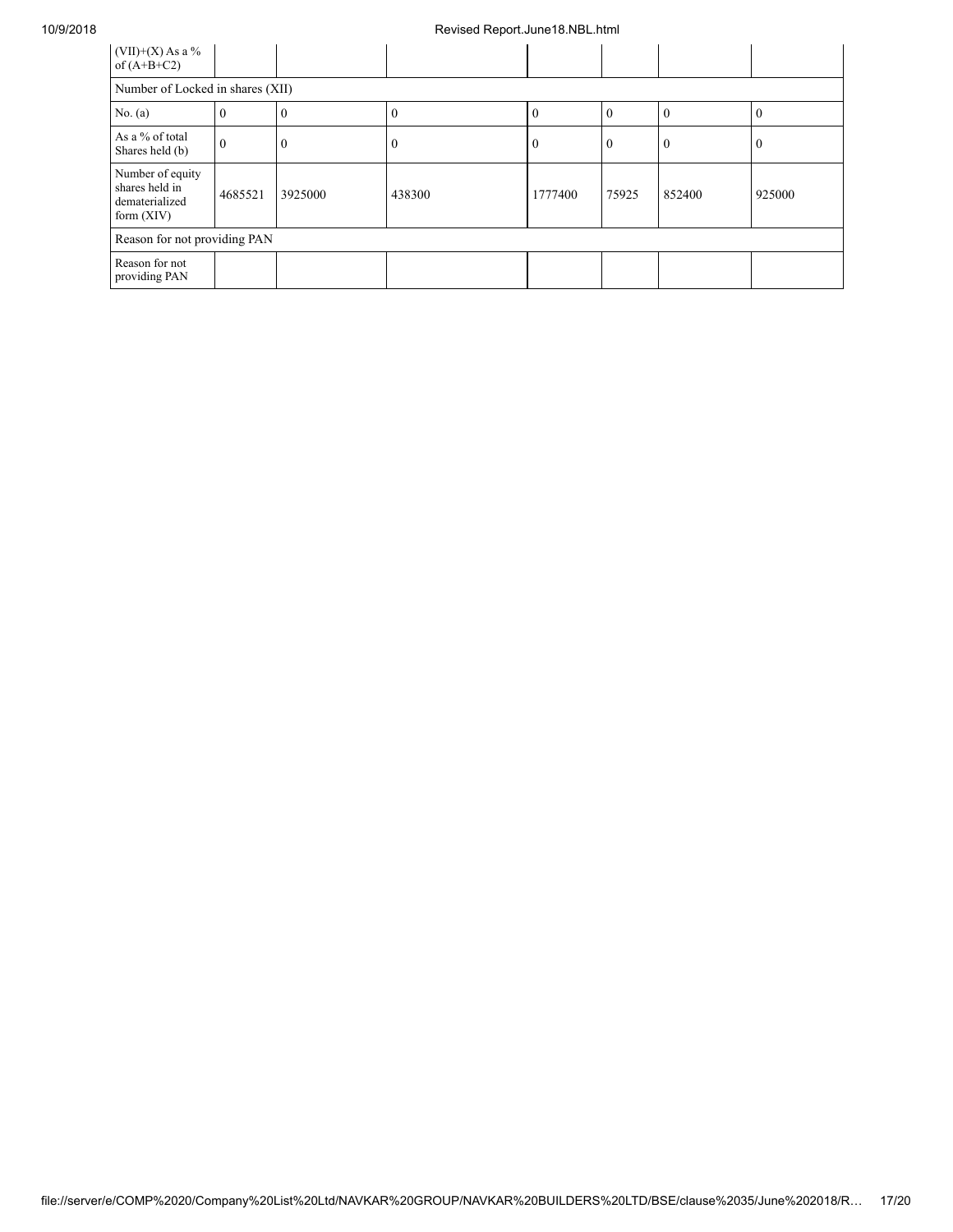| Any Other (specify)                                                                                                                                                                  |                                                               |  |  |  |  |  |
|--------------------------------------------------------------------------------------------------------------------------------------------------------------------------------------|---------------------------------------------------------------|--|--|--|--|--|
| Searial No.                                                                                                                                                                          |                                                               |  |  |  |  |  |
| Category                                                                                                                                                                             |                                                               |  |  |  |  |  |
| Category / More<br>than 1 percentage                                                                                                                                                 |                                                               |  |  |  |  |  |
| Name of the<br>Shareholders (I)                                                                                                                                                      | Click here to go back                                         |  |  |  |  |  |
| PAN (II)                                                                                                                                                                             | Total                                                         |  |  |  |  |  |
| No. of the<br>Shareholders (I)                                                                                                                                                       | 84                                                            |  |  |  |  |  |
| No. of fully paid<br>up equity shares<br>held (IV)                                                                                                                                   | 6539846                                                       |  |  |  |  |  |
| No. Of Partly paid-<br>up equity shares<br>held (V)                                                                                                                                  |                                                               |  |  |  |  |  |
| No. Of shares<br>underlying<br>Depository<br>Receipts (VI)                                                                                                                           |                                                               |  |  |  |  |  |
| Total nos. shares<br>held $(VII) = (IV) +$<br>$(V)$ + $(VI)$                                                                                                                         | 6539846                                                       |  |  |  |  |  |
| Shareholding as a<br>% of total no. of<br>shares (calculated<br>as per SCRR,<br>1957) (VIII) As a<br>% of $(A+B+C2)$                                                                 | 32.89                                                         |  |  |  |  |  |
|                                                                                                                                                                                      | Number of Voting Rights held in each class of securities (IX) |  |  |  |  |  |
| Class eg: X                                                                                                                                                                          | 6539846                                                       |  |  |  |  |  |
| Class eg:y                                                                                                                                                                           |                                                               |  |  |  |  |  |
| Total                                                                                                                                                                                | 6539846                                                       |  |  |  |  |  |
| Total as a % of<br><b>Total Voting rights</b>                                                                                                                                        | 32.89                                                         |  |  |  |  |  |
| No. Of Shares<br>$\ensuremath{\mathsf{Underlying}}$<br>Outstanding<br>convertible<br>securities (X)                                                                                  |                                                               |  |  |  |  |  |
| No. of Shares<br>Underlying<br>Outstanding<br>Warrants (Xi)                                                                                                                          | $\boldsymbol{0}$                                              |  |  |  |  |  |
| No. Of Shares<br>Underlying<br>Outstanding<br>convertible<br>securities and No.<br>Of Warrants (Xi)<br>(a)                                                                           | $\boldsymbol{0}$                                              |  |  |  |  |  |
| Shareholding, as a<br>% assuming full<br>conversion of<br>convertible<br>securities (as a<br>percentage of<br>diluted share<br>capital) (XI)=<br>$(VII)+(X)$ As a %<br>of $(A+B+C2)$ | 32.19                                                         |  |  |  |  |  |
| Number of Locked in shares (XII)<br>$No$ (a)                                                                                                                                         | $\Delta$                                                      |  |  |  |  |  |